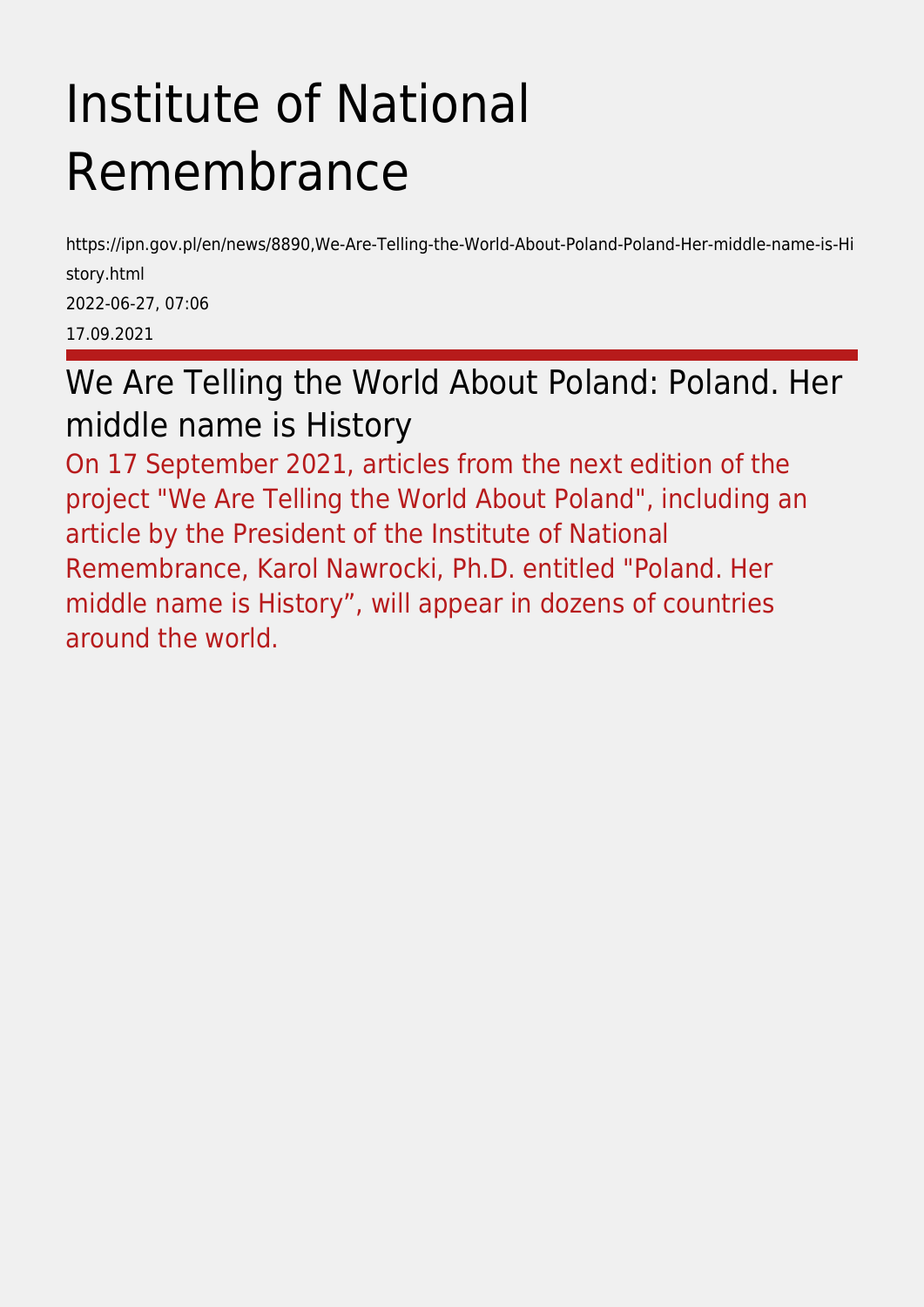#### **Spécial Pologne**

# La Pologne, histoire est son autre nom

Nous souu<br/>aarroxs que vous connaissiez l'incroyable passé de la Pologne – un des pays les plus marqués par l'histoire, mais qui en tire la force pour luiter pour la valeur humaine la plus universe<br>le  $\cdot$ la<br/>libert

en Pelogne est un fait comu de toas, ou press<br/>pas. Mais le fait que les Allemands ne soient pas les<br>setia à avoir attaqué la Pelogne peut sans doute constituer une sarprise pour sans doute dans le mond. En effet, le 1 en Pologne est un fait connu de tous, ou presque oration des victimes des régimes

nents. Pourquoi le monde ne com prend-il pas la Pologne? Imaginez que la France<br>perde pour plus de cent ans son indépendance et vernement revienne aux Allemands, aux omac Anglais et aux Espagnols qui punissent de peins<br>de mort les Français voulant lutter pour la liber de mort les Français voulant lutter pour la liber-té, qui baraissent la largue français des écoles, qui est<br>locent l'histoire du pays et qui interdisent qui est<br>locent l'histoire du pays et qui interdisent d'angénérations

en 1918, en l'espace de quelques<br>mois seulement, bâtir les fondemois seulement, bătir les fondement<br>nents d'un État capable de faire face militairement à l'hroasion de<br>la Russie bolchevique en 1920 et<br>de sauver par la même occasion<br>toute l'Europe devant le déluge com

Nous, les Polonais, nous Nously, les Polonais, nous<br>
(Capitalis, nously, modellons, pas que su France était<br>
a l'époque un de nes rares alliés,<br>
que sur le servitoire français avait<br>
des mississes de presque 70 000 recrues<br>
des mississes de presq

moment du plus grand danger, il a combattu au front. 101 ans après ce qui est considéré comme la<br>18º bataille de l'histoire de l'humanité, il faut rap-199 bustade de l'Issociet de l'Issociet de l'Issociat d'Amerique peler que la victoire n'a pas été le résultat d'une<br>puissance économique ou militaire. C'est peut<br>dire, La Pologne l'a mètre du contre la volonté<br>de certains

Planification, Après 1920, la Pologne a bâti une économie solide et un État fort, mais n'est une coontenue sonno e et un leixt tort, mais rest<br>parvenue à éduquer qu'une soule génération<br>de Polonais nés dans un pays libre. En 1939 dé-<br>jà, c'est en l'oblogue qu'une returi les premiers<br>dist des la Seconde Gaerre mond



 $\begin{tabular}{ll} \textbf{C}~\textbf{F}~\textbf{non-1}~\textbf{M}~\textbf{M}~\textbf{M}~\textbf{M}~\textbf{M}~\textbf{M}~\textbf{M}~\textbf{M}~\textbf{M}~\textbf{M}~\textbf{M}~\textbf{M}~\textbf{M}~\textbf{M}~\textbf{M}~\textbf{M}~\textbf{M}~\textbf{M}~\textbf{M}~\textbf{M}~\textbf{M}~\textbf{M}~\textbf{M}~\textbf{M}~\textbf{M}~\textbf{M}~\textbf{M}~$ 

les Allemands - les Polonais ont accompli des actions remarquables. Assistante sociale, brena actous rentaquantes. Assistante sociale, mena se sanvetage da presque 2000 enfants julis. Religieuse catholique, Marylda Getter a caché dans des orpheliques and<br>nature da différents catholiques and the differents orders ar



Witold Pilecki avait infiltré camp d'Auschwitz pour y organiser un mouven<br>de résistance et rédiger un rapport pour les Alliés sur la réalité des meurtres<br>des Allemands. Arrêté après la guerre par les autorités communistes,

Durant la guerre, six millions de Polonais environ sont morts dont plus de trois millions<br>de chiese polonais d'origene juve. C'est ar le detroit réduction de territoire polonais que les Allemands ont réducés<br>de la Shoah. Ils ont exterminé de manifère plus différent fron sont morts dont plus de trois millions

uscamureurschur arcupé presque la<br>inoitié des terres polonaises, a ass<br>assimé 20 000 officiers polonais<br>mviron. Des centaines de milliers de citoyens polonais ont été dé-<br>portés auford de la Russie, pour y mourir de faim et de travail forcé Maleré cela ziemis le normie

guerre en taveur des Antes. Des magneurs poto-<br>mais ont donné aux Allés le détecteur de minisse et le taillé-wallée. Le gêne de liberté a pousse les<br>plonais à conduitre les Allemands en Afrique,<br>en l'aude, en l'arace et en

los bras de l'URSS qui a instauré dans notre pays les bras de l'URSS qui a instauré dans notre pays un gouvernement communiste. Avec le front, des unités spéciales soviétiques sont entrées en possègne pour y procéder à des arrestations et à des mensions de femmes qui, du

Résistance, L'exemple de Witold Pilecki Resistance, L'exempte de Witold Pilecki<br>est significatif. En tant que jeune officier, il avait<br>combarnu dans la guerre de 1920. Après 1929, il<br>citat devenu membre de la résistance. C'est lui<br>qui avait influire l'enfer sur après la guerre par les autorités communistes, il<br>avait été condamné, au terme d'une parodie de

avait été condamné, au terme d'une parcelle de<br>procès, à la peine de mort,<br>. Les Polonais n'ont jamais abjuré la liberté.<br>Pendant toute cele période où la moitié de l'Eu-<br>reprendant toute est pix période où la moitié de l' bien l'échelle du rejet du pouvoir communiste

bent Techolen darged du proposter communiste<br>par la propulazion poloniale.<br>La maissance de Solidarnos2 a marqué l'érévolution<br>proposter du syndical, coute l'Europe pouvait<br>versaire du syndicat, coute l'Europe pouvait<br>enfin gens libres. C'est en grande partie aussi gràce au ne polonais de liberté.

Si l'Institut polonais de la mémoire nationale Si l'Institut polonais de la mémoire nuiterale<br>veut porter dans le monde l'histoire de la Pologne et des l'obtomis, c'est pour nous permettre<br>à tous d'y puiser des expériences, la sageste et la polonabilité, tellement pert

#### « Un débat honnête sur notre récent passé n'a pu vraiment débuter qu'en 1989 »

· CHAQUE PAYS DOIT AVOIR une histoire utilisable - une narration sur lui-même expliquant<br>comment il est arrivé là et, dans un sens plus large, ce qu'il est et qui sont ses habitants. Pour<br>la Pologne, un débat honnête sur l'histoire Ia Pelagne, un débat homabie sur l'histoire<br>réaution d'état de réprésent sur l'histoire du XX<sup>e</sup> siècle - n'a pu vraiment débuter que van sur l'histoire du XX<sup>e</sup> siècle - n'a pu vraiment débuter ayant empéché toute discus

ou annunce a wisson cannon construction of a children existe par les vainqueurs ». Et il<br>avait raison, jusqu'à un certain point. C'est là<br>un problème pour la Pologne. Dans les années

d'après-guerre, les vainqueurs ont essentiel-<br>lement écrit l'histoire. Les Britanniques, les<br>Américains et les Soviétiques ont tous écrit leur propre histoire de la guerre, et l'Occident leur propre histoire de la guerre, et l'Occident<br>propre histoire de la guerre, et l'Occident<br>politiques de la gauche internationale – a largement adopté la narrationale – a largement adopté la narration nové<br>iclique situé pou ses vamqueurs. L'histoire de la Pologne<br>en temps de guerre ne pouvait être racontée<br>que lorsqu'elle était sanctionnée par le régime<br>communise. (...)

Géopolitiquement parlant, la Pologne est ans doute dans une meilleure position main-<br>enant qu'elle ne l'a été durant des siècles. Mais elle ne cesse de faire face à un défi dans les reelle ne cesse de faire face à un défi dans les re-<br>lations avec ses voisins - une Russie agressive<br>et passéiste à l'est et une Union européenne à<br>l'ouest qui semble vouloir complètement ou-<br>blier le passé. Ce défi, la Polo

#### **Roger Moorhouse**

Historien britannique spécialisé dans l'historien<br>contemporaine de l'Europe centrale<br>et en particulier de l'Allemagne nazie et en particulier de l'Allemagne nazie<br>la Shoah et la Seconde Guerre mondiale

Retrouvez l'intégralité<br>de cet article sur lopinion.fr

 $\label{prop:main} \begin{minip} \textsc{Corceepion-criticalisation:}\ \textsc{NSTTUT} \ \textsc{NONVGLMEMW:}\ \textsc{Omerin} \ \textsc{dis-less-Nonconic-Green:}\ \textsc{Tricialman:}\ \textsc{Tricialman:}\ \textsc{Tricialman:}\ \textsc{NSTUUT:}\ \textsc{Dem:}\ \textsc{Tricialman:}\ \textsc{Tricialman:}\ \textsc{Tricialman:}\ \textsc{Tricialman:}\ \textsc{Tricialman:}\ \textsc{Tricialman:}\ \textsc{Tricialman:}\ \textsc{Tricialman:}\ \textsc{Tricialman:}\ \textsc{Tricialman:$ 

17 et 18 septembre 2021 l'Opinion 11

#### Surmonter l'héritage économique de la Seconde Guerre mondiale

LA POLOGNE FAIT PARTIE de ces taves qui ont subi LA POLOGINE FAT PARTIE de ces pays qua estis subtrata al XXº siècle les plus grandes destructions. Du<br>rant la seconde guerre mondiale, 6 millions de Polonais ont perhat<br>partie de nos frontières : à la pluse des configs le<br>

Poméranie.<br>La tragédie du conflit 1939-45 fait ôter de La tragédie du conflit 1929 -45 fait de<br/>er de l'imaginaire colectif le fait que, déjà, au sortir de la Grande Guerre, la Pologne était par<br>une les plus dérants du globe. Après 1945, la Pologne était par<br>une super de l

L'immense prix que le pays a payé est irré-<br>cupérable. Au lieu de seulement commémorer cuperation. An heut de seulement commensure of<br>the passé douloureux, nous devrions regarder<br>de l'avant. La Pologne doit relever le défi qui<br>consiste à metre ploienceard profits out performance<br>tiel de dévéloppement. Cela n

la banque BGK en coopération avec le gouvernement incarne avec le gouvernement mearne<br>justement cette nouvelle approche car il permet aux collectivités<br>proche car il permet aux collectivités<br>locales de bénéficier<br>d'un soutien financier de la part<br>locale

Le déclin de la Pologne, vers la fin du XVIII<sup>e</sup> siècle, n'a pas Le fin du XVIIIº siede, m'a passe per le premis de perser un plan stranden.<br>
Maria de perser un plan stranden antiche politique de développement de la province polenaire au siècle du sainte du sainte présent pas par les<br>
d

communistes d'après-gaerre qui punissaient<br>économiquement les régions où la résistance anticommuniste s'est prolongée durant de lon<br>gues années après 1945.

 $\begin{array}{c} \textbf{Comnexions.} \text{} \textbf{Quardant,} \textit{grade} \textit{in} \textit{at} \textit{Tambb} \\ \textbf{tieuse politique d'investissements, les régions polonaises sont de mieux em miens connectées entre elles, ce qui est synoryne de plus d'égalité} \end{array}$ des chances de développement.

D'après les données d'avant la pandémie de D'après les données d'avant la parzòlemie de<br>Covid-19, la colonnées d'avant la parzòlemie de<br>Covid-19, la rédepre était vésifie par 20 millions de touristes chaque année, alors que son poten-<br>tiel était estimé à 100 millio

tion des châteaux du Haur plateau de Cracovie-<br>Cagascehowa, aussi splendide que le château de Krzyżtopór, devrait être le symbole d'une Po-<br>logne fière de son histoire et de son partimoine;<br>et permettre d'attirer divantage

Idem de l'environnement naturel. Prenons l'exemple de la région de Podlachie qui, durant l'époque communiste, était très sons investie. Attiourd'hui, erace à d'ambitieux investisse Aujourd'hui, grâce à d'ambitieux investissements<br>particular de la controlatique d'une Pologne et d'une Europe à la recherche du<br>catactavec la rature.<br>Chaque région de notre pays recèle un potention du<br>aque région de notre

cela, il nous faut de l'action et des décisions sages en matière d'investissements dans le développe ment des infrastructures, de la culture et des col-<br>lectivités locales. Tout cela, j'en suis convaincue, est notre avenir.

Beata Daszyńska-Muzyczka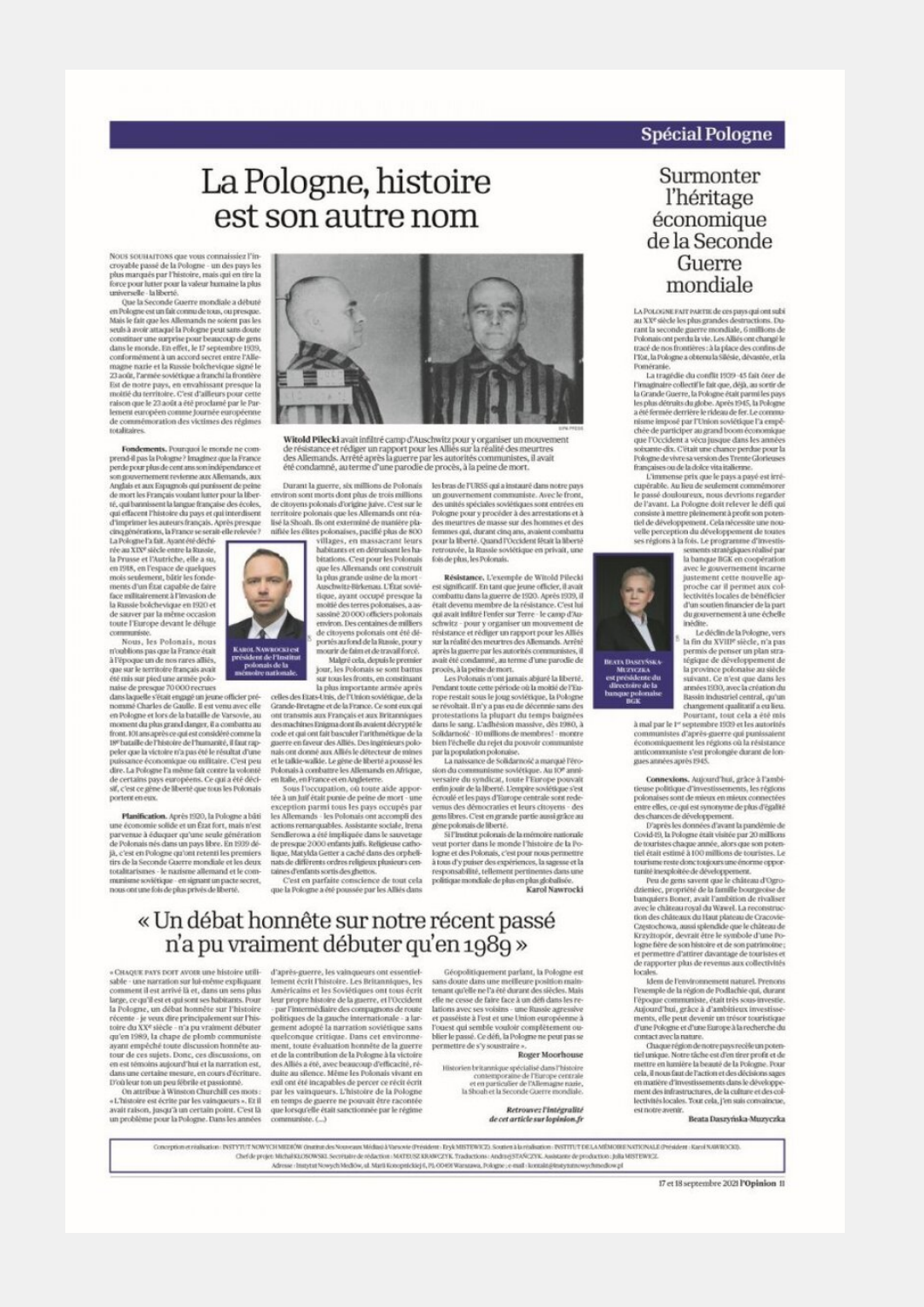The article has been sent to over 50 editorial offices around the world, including those in France, Italy, Germany, Russia, Spain, the Czech Republic, but also to more exotic countries such as Venezuela, Mexico, Kuwait, Morocco, Algeria, Senegal and Singapore.

 In France, the "Special Pologne" supplement was published in the daily "L'Opinion".

We want to tell you about the extraordinary history of Poland, a country that has not only suffered as few other countries have, but also knew how to use the experience as a source of strength to fight for the most universal human value – freedom – [writes the President of the](http://ipn.gov.pl/download/2/38033/cid829CE1FF-5D1B-4C0E-9CA3-85641562B559.pdf) [IPN, Karol Nawrocki](http://ipn.gov.pl/download/2/38033/cid829CE1FF-5D1B-4C0E-9CA3-85641562B559.pdf).

In his article, the President of the Institute focuses on further events which played a key role in shaping Polish identity. In connection with the fact that the text is being published on 17 September, he draws the readers' attention to the events of 1939, when the Russians, in a secret agreement with the Germans, annexed almost half of the Republic of Poland. - On the cusp of freedom, the great powers handed Poland over to be ruled by the Soviet Union and its puppet communist government. Soviet special forces entered our country with the advancing front, carrying out mass arrests and murders of the people who had fought for their freedom for five years. As the West celebrated its regained freedom, Poland's liberty was taken again by Soviet Russia – stressed the IPN's President

The Poles have never renounced their freedom. At the time when half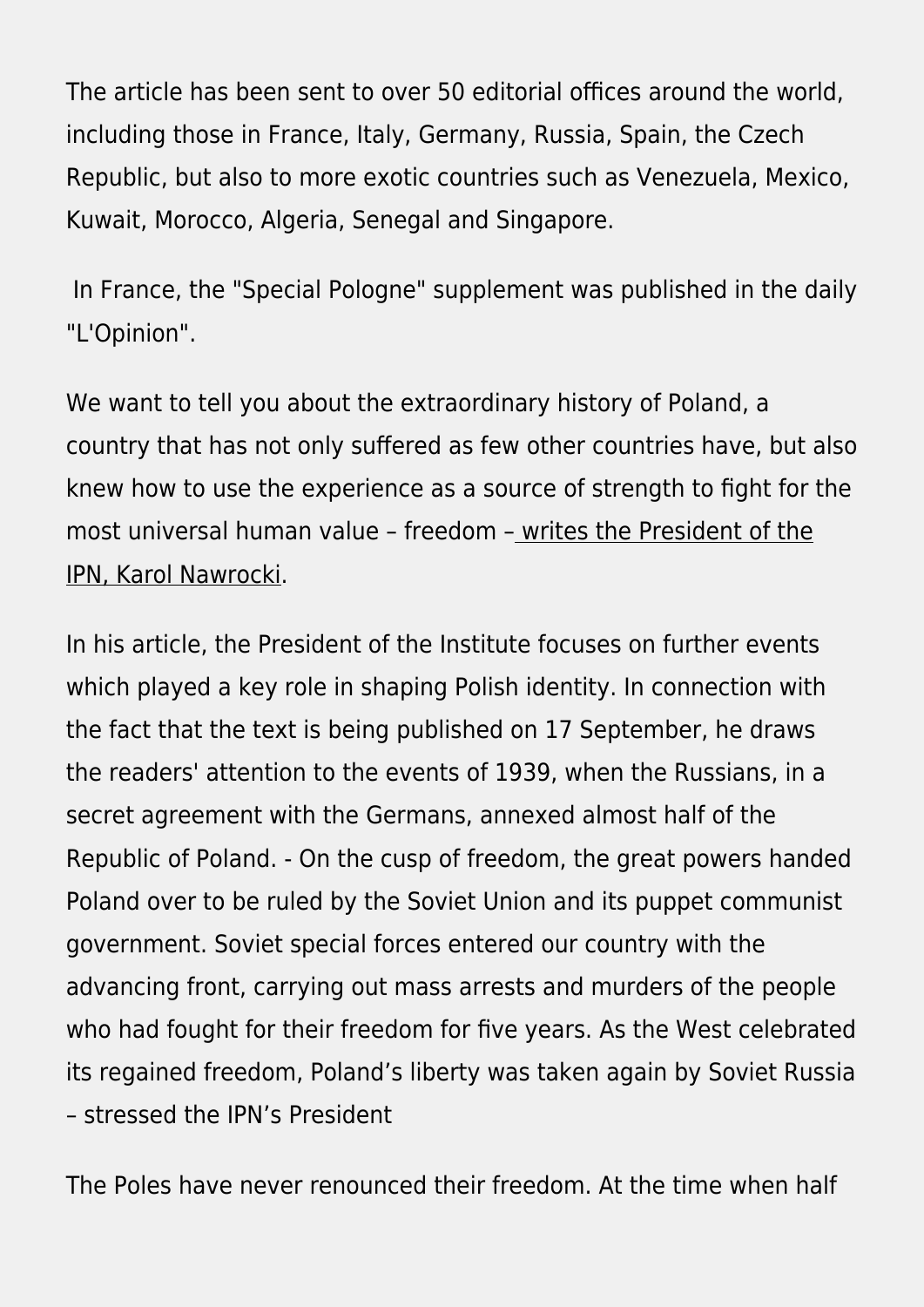of Europe was under the influence of the Soviet Union, Poland rebelled. There was no decade without a protest, that was usually bloodily suppressed, and the scale of social rejection of communist rule is best demonstrated by the fact that when "Solidarity" was founded in 1980, 10 million Poles became members! – pointed out Karol Nawrocki, Ph.D.

The Institute of National Remembrance is once again contributing to "We Are Telling the World about Poland" project initiated by The New Media Institute, with the support of the Polish Ministry of Foreign Affairs, the National Bank of Poland and the Polish Press Agency.

In previous editions of the project, the IPN has shared articles on, among others, the Battle of Warsaw and December 1970. Over a billion readers learned about "Solidarity" and the ideas of the movement that overthrew communism and has become deeply embedded into the Polish DNA. The article entitled "The May 3 tradition belongs to the Polish soul" was published in 62 countries, in 22 different languages.

More "We are Telling the World about Poland" articles and information about the project can be found below:

[COLLECTED CONTENT: We are telling the world about Poland](https://ipn.gov.pl/en/brief-history-of-poland/collected-content/6884,COLLECTED-CONTENT-We-are-telling-the-world-about-Poland.html)

[Polish innovators who have changed the world](https://ipn.gov.pl/pl/historia-z-ipn/145943,Opowiadamy-Polske-swiatu-Polscy-innowatorzy-zmienili-swiat.html)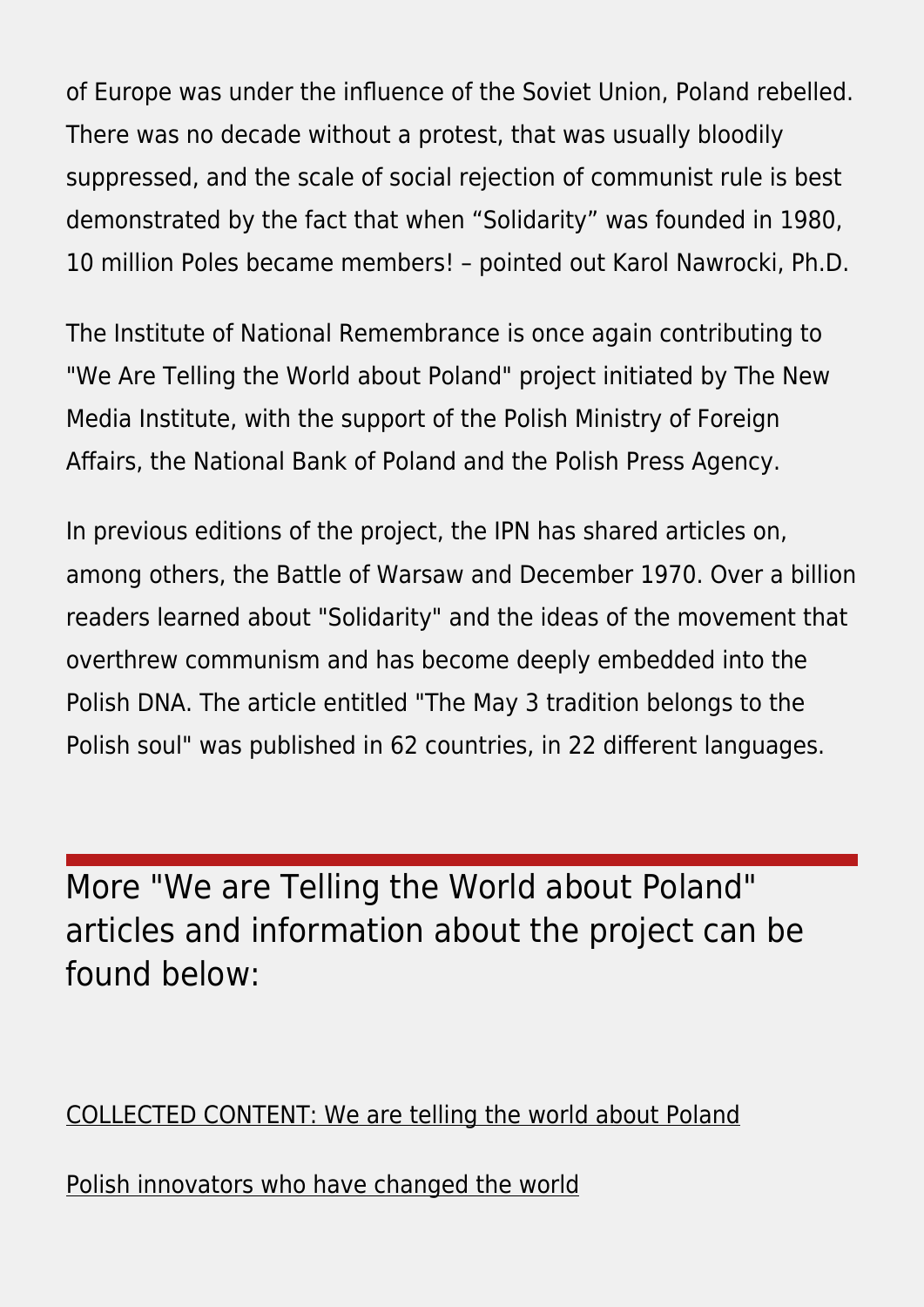### [Why Poland managed to survive so many hardships](https://ipn.gov.pl/en/news/4915,We-are-telling-the-world-about-Poland-The-President-of-the-Institute-of-National.html?search=90222238)

### [Polish December 1970 and on how it echoed in the world](https://ipn.gov.pl/en/news/6871,We-are-telling-the-world-about-Poland-the-President-of-the-Institute-of-National.html?sid=133c728e9ecc917ef80fdeeb2368548c)

 [The 3 May tradition](https://ipn.gov.pl/en/news/8065,We-are-telling-the-world-about-Poland-the-President-of-the-Institute-of-National.html?sid=133c728e9ecc917ef80fdeeb2368548c)

[The significance of the Battle of Warsaw](https://ipn.gov.pl/en/news/4439,Jaroslaw-Szarek-The-Battle-of-Warsaw-1920-The-Defeat-of-the-Empire-of-Evil.html?search=82485440)

 [Witold Pilecki](https://ipn.gov.pl/en/news/2308,We-are-telling-the-world-about-Poland-Opowiadamy-Polske-swiatu.html?search=2773623516)

Below, please find the article authored by the President of the IPN, Karol Nawrocki, Ph.D in English, French, Italian, Spanish, Russian and Polish.

\*\*\*\*

# **Karol Nawrocki,** President of the Institute of National Remembrance

Poland. Her middle name is History We want to tell you about the extraordinary history of Poland, a country that has not only suffered as few other countries have, but also knew how to use the experience as a source of strength to fight for the most universal human value – freedom.

WW2 started in Poland. Although this is common knowledge, a lot of people might be surprised to find out that the country was attacked not only by Germany. On 17 September 1939, its border was also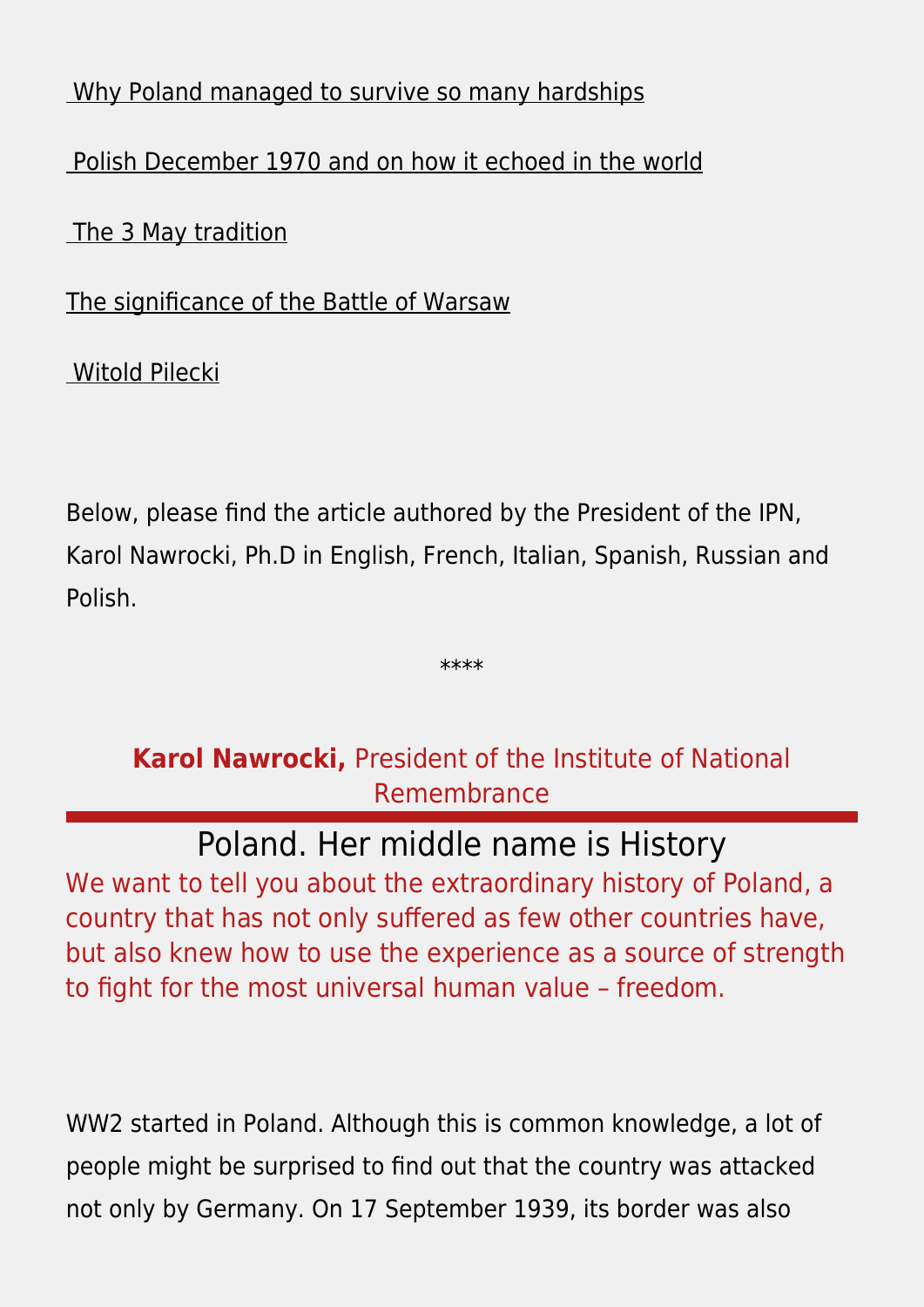crossed by Soviet troops who took control of almost half of Polish territory. They did this to implement a secret agreement signed on 23 August between Nazi Germany and Bolshevik Russia. It is this very day that the European Parliament chose as the European Day of Remembrance for Victims of Stalinism and Nazism.

\*

Poland was once among the most powerful states of Europe, boasting a then innovative system of democracy that curtailed royal power. As early as the Middle Ages, Polish jurists developed the "Polish school of the law of nations" that rejected aggression and wars against pagan states. Practicing a unique form of toleration, the Kingdom of Poland attracted intellectuals from all over Europe who sometimes fled persecution in their own country. It provided a haven of the Jewish diaspora that had been pushed out of western Europe from the time of the Middle Ages.

In the 19th century, Poland was torn apart by Russia, Prussia and Austria, losing its independence for 123 years. The invaders bloodily put down any uprisings, destroyed Polish culture and required that Polish children be educated in foreign languages. Yet, five generations on, in 1918, it took us only several months to rebuild the state and raise an army of volunteers who, in 1920, saved Europe from the invasion of Bolshevik Russia eager to impose communism on the continent. 101 years after the battle, considered the 18th most important battle in world's history, it is worth emphasising that Poland accomplished a feat that was not the result of its economic or military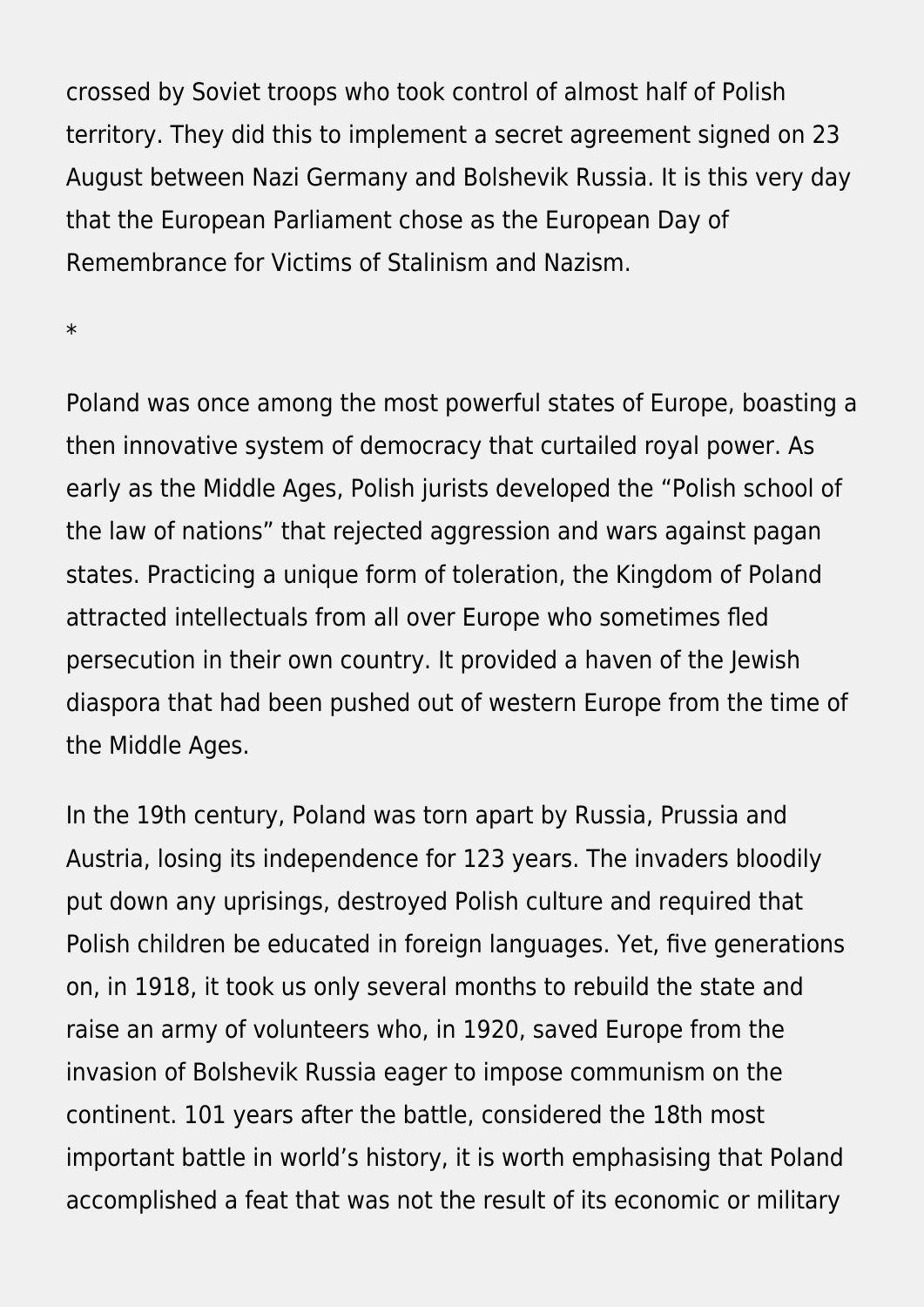might. What tipped the balance was the exceptional gene of freedom that the Poles have always carried.

\*

After 1920, Poland developed a robust economy and a strong state, but only managed to raise one generation born in a free country. As soon as 1939, the first shots of WW2 were fired and our freedom was taken again by two totalitarian regimes. This time round they wanted to physically annihilate the nation.

About 6 million Poles were killed during the war, including over 3 million Polish citizens of Jewish descent. It was in Poland that the Germans perpetrated the Holocaust. Polish elites were being methodically murdered. Over 800 Polish villages were subjected to pacification, their inhabitants killed and buildings burned to the ground. The Germans built their largest death factory, Auschwitz-Birkenau, initially for the Poles. The Soviet Union, which seized almost half of Poland, murdered about 20,000 Polish officers. Hundreds of thousands of Polish citizens were transported to the far reaches of Russia where they died of hunger and slave labour. The economy and agriculture were totally destroyed and the biological continuity of the nation was severed.

\*

Even so, the Poles fought right from the very first day of the war, deploying the fifth largest army after the USA, the Soviet Union, the UK and France. Polish mathematicians provided the French and the British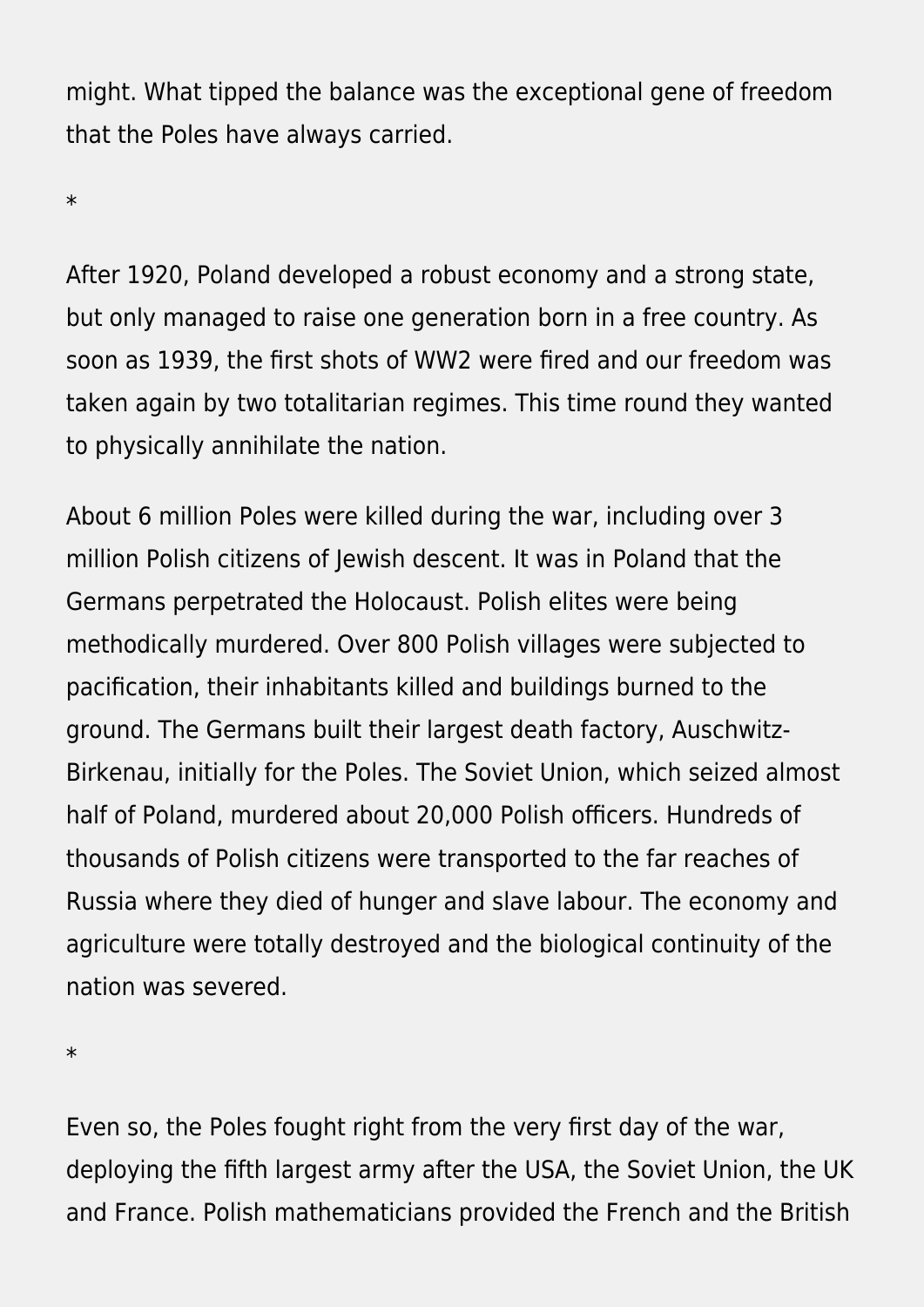with complete Enigma encryption machines, shifting the mathematics of war in favour of the Allies, whilst Polish engineers gave the allied forces the mine detector and the walkie-talkie.

The Poles still had that gene of freedom that drove them on to fight the Germans in Africa, Italy, France and England whether in the air or at sea. They also accomplished extraordinary acts of courage in Germanoccupied Poland where helping Jews carried a death sentence like in no other country captured by the Germans. The social worker Irena Sendlerowa contributed to saving almost 2,000 Jewish children. Sister Matylda Getter used the network of orphanages run by her religious order to hide several hundred children taken out of ghettos.

\*\*\*

On the cusp of freedom, the great powers handed Poland over to be ruled by the Soviet Union and its puppet communist government. Soviet special forces entered our country with the advancing front, carrying out mass arrests and murders of the people who had fought for their freedom for five years. As the West celebrated its regained freedom, Poland's liberty was taken again by Soviet Russia.

A telling example is Witold Pilecki, one of the greatest Polish war heroes, a man who has become a global symbol of opposition to totalitarian regimes. As a young man he fought in the 1920 war. Following 1939, he went underground. It was he who infiltrated that hell on earth that was Auschwitz, set up a clandestine network in the camp and drafted a report to inform the Allies about the extermination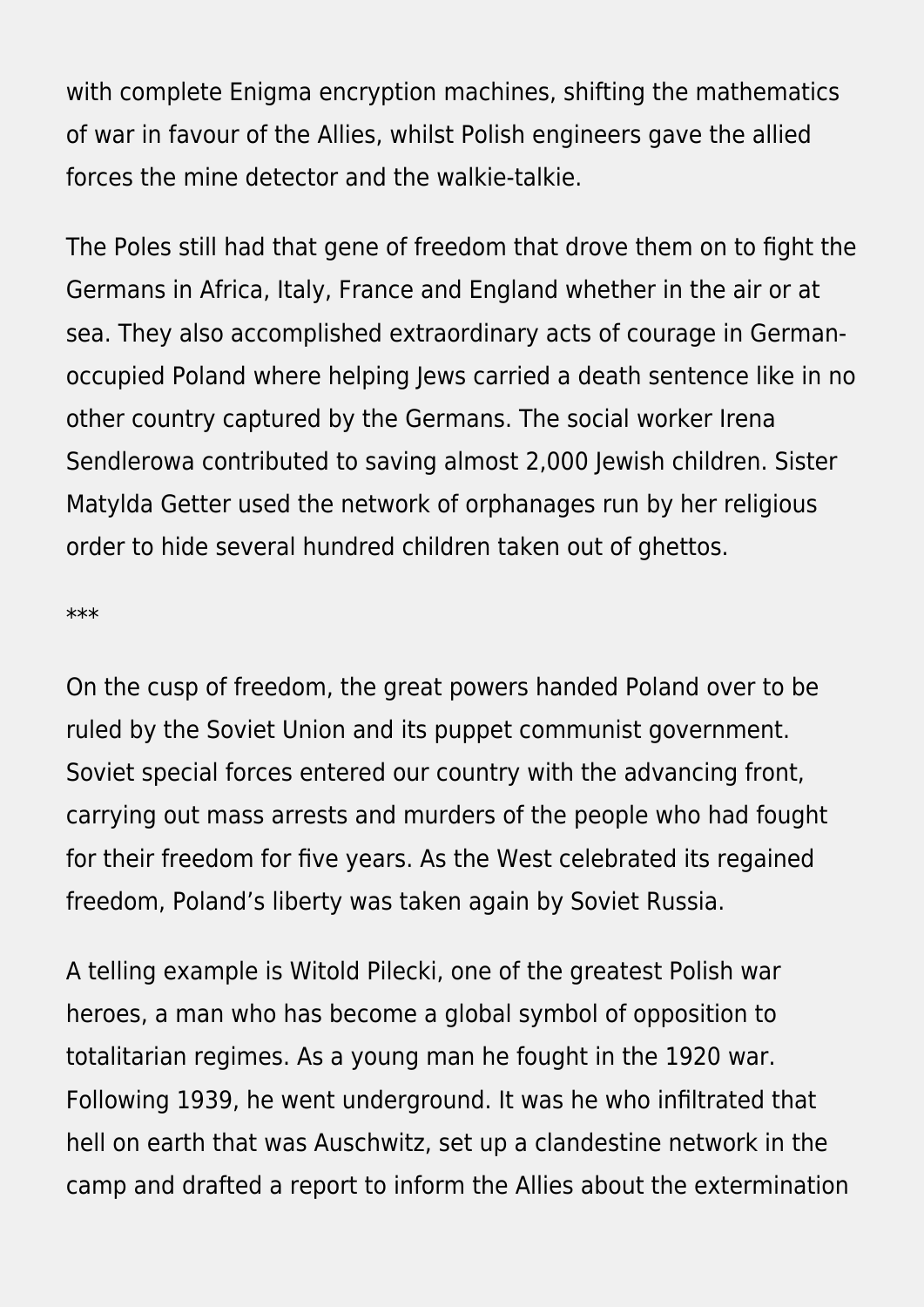methods used by the Germans. When the war was over, he was arrested by the communist authorities, tortured to obtain a confession, and then sentenced to death in a show trial. Right after he heard the verdict, he said: "Auschwitz was nothing compared to this."

\*

The Poles have never renounced their freedom. At the time when half of Europe was under the influence of the Soviet Union, Poland rebelled. There was no decade without a protest, that was usually bloodily suppressed, and the scale of social rejection of communist rule is best demonstrated by the fact that when "Solidarity" was founded in 1980, 10 million Poles became members!

The birth of "Solidarity" started the erosion of Soviet communism. Ten years later, the entire Europe could again enjoy freedom. The Soviet empire collapsed, Central European countries became democratic again and their citizens were set free. The regained European unity was also due to the Polish freedom gene.

\*

The Polish Institute of National Remembrance wants to tell the world about Poland and the Poles so that history can teach us lessons of wisdom and responsibility, including in global politics.

### **Karol Nawrocki**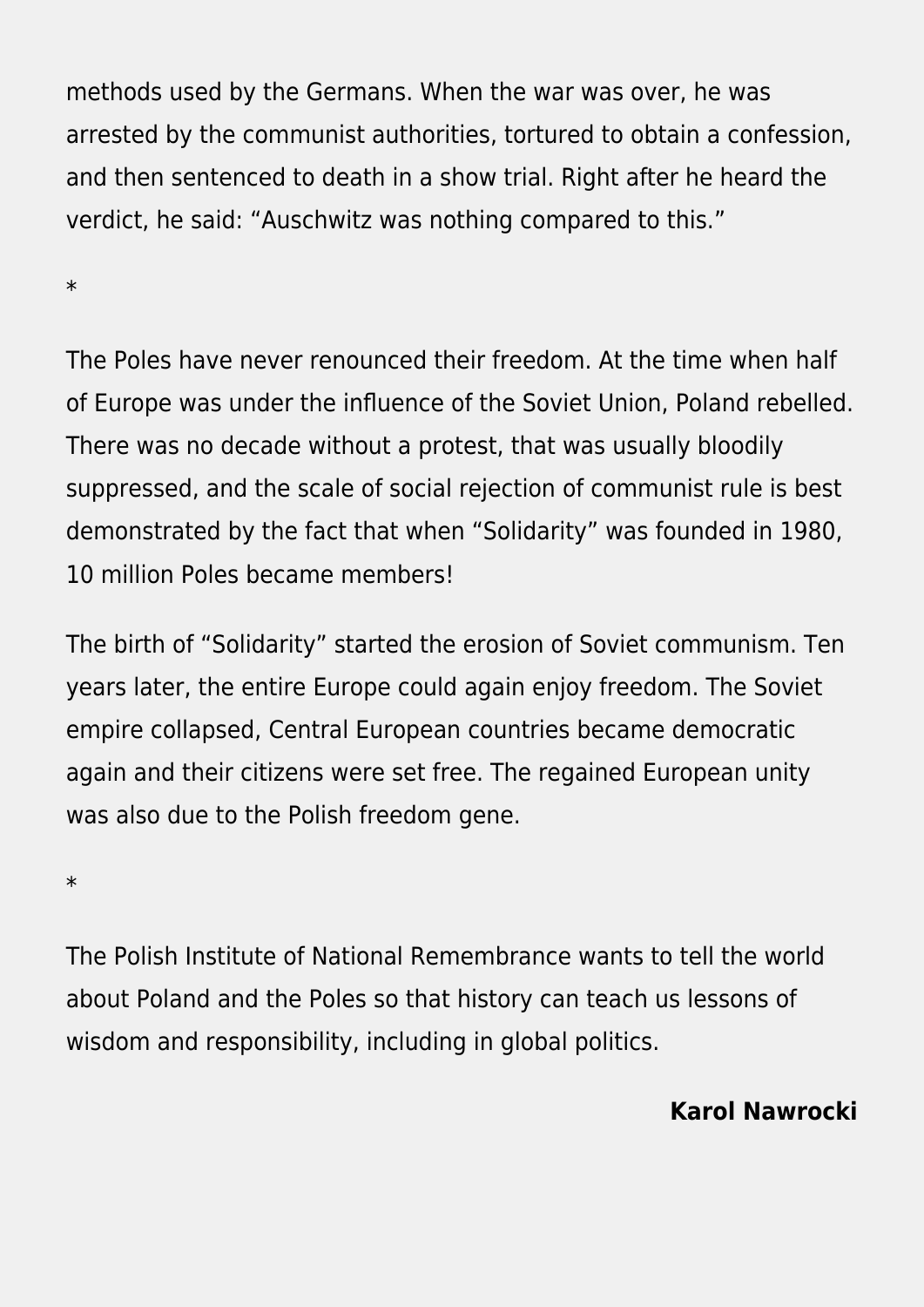### **Karol Nawrocki,** Président de l'Institut de la mémoire nationale de Pologne

La Pologne. Histoire est son autre nom Nous voulons que vous connaissiez l'incroyable passé de la Pologne – un des pays les plus marqués par l'histoire, mais qui en tire la force de lutter pour la valeur humaine la plus universelle – la liberté.

Que la Seconde Guerre mondiale a commencé en Pologne est un fait connu de tous, ou presque. Mais que ce n'étaient pas que les Allemands qui ont attaqué la Pologne peut sans doute être une surprise pour beaucoup de gens dans le monde. En effet, le 17 septembre 1939, conformément à un accord secret entre l'Allemagne nazie et la Russie bolchevique signé le 23 août, l'armée soviétique a franchi la frontière est de notre pays, en envahissant presque la moitié du territoire. C'est d'ailleurs pour cette raison que le 23 août a été proclamé par le Parlement européen comme Journée européenne de commémoration des victimes des régimes totalitaires.

Pourquoi le monde ne comprend-il pas la Pologne ? Imaginez que la France perde pour plus de cent ans son indépendance et son gouvernement revienne aux Allemands, aux Anglais et aux Espagnols qui punissent de peine de mort les Français voulant lutter pour la liberté, qui bannissent la langue française des écoles, qui effacent l'histoire du pays et qui interdisent d'imprimer les auteurs français. Après presque cinq générations, la France se serait-elle relevée ? La Pologne l'a fait. Ayant été déchirée au XIX<sup>e</sup> siècle entre la Russie, la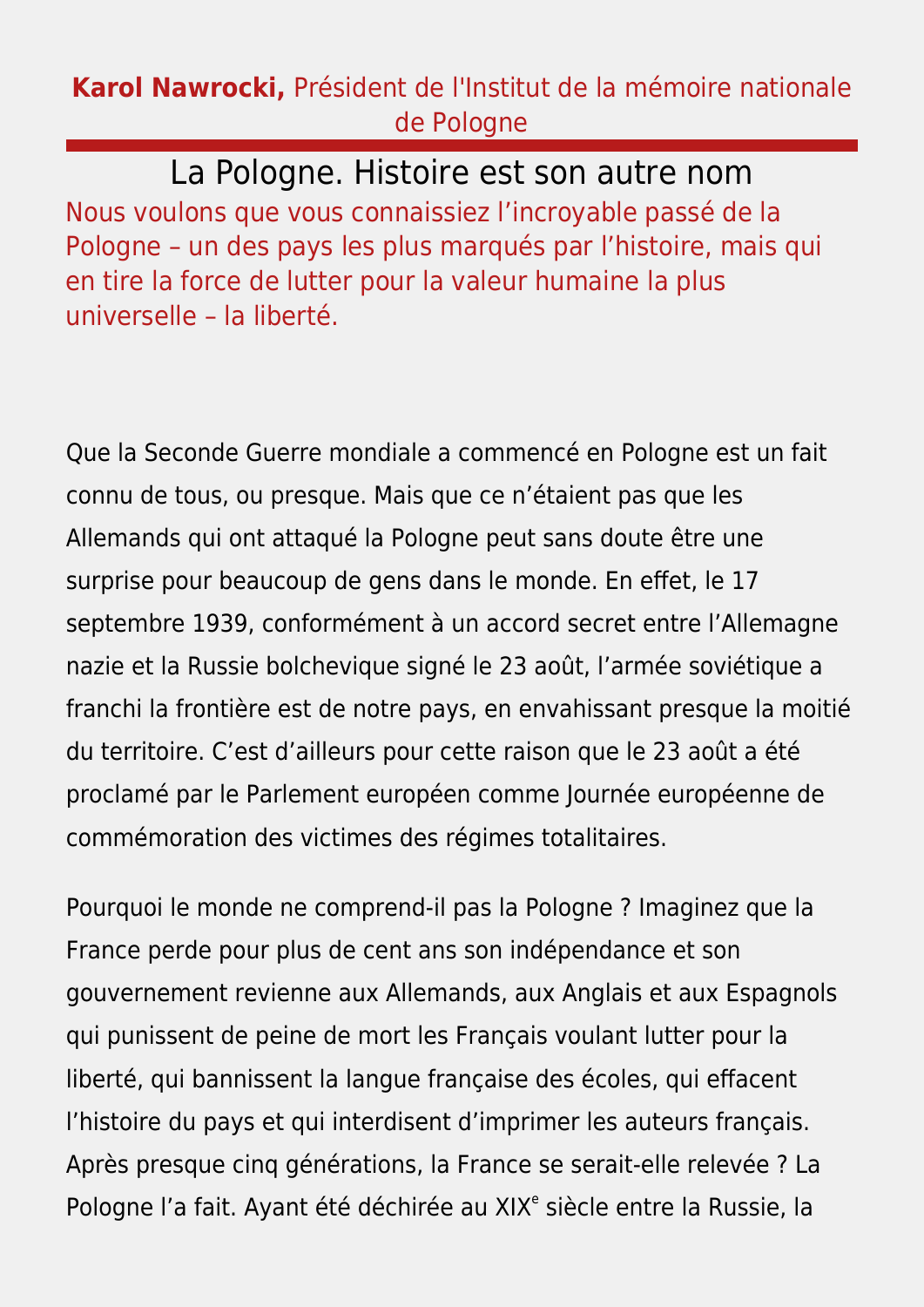Prusse et l'Autriche, elle a su, en 1918, en l'espace de quelques mois seulement, mettre les fondements d'un État capable de faire face militairement à l'invasion de la Russie bolchevique en 1920 et de sauver par la même occasion toute l'Europe devant le déluge communiste.

Semion Boudienny, chef de la cavalerie soviétique connue pour son atrocité, a dit que s'il avait eu plus de soldats à sa disposition, il aurait « labouré toute la Pologne et avant la fin de l'été les sabots de [leurs] chevaux auraient retenti sur les places de Paris ». Nous, les Polonais, nous n'oublions pas que la France était à l'époque un de nos rares alliés, que sur le territoire français avait été mis sur pied une armée polonaise de presque 70 000 recrues qui s'est d'ailleurs illustrée dans les combats contre les troupes de Boudienny. C'est dans cette armée que s'était engagé un certain jeune officier prénommé Charles de Gaulle. Il est venu avec elle en Pologne et lors de la bataille de Varsovie, au moment du plus grand danger, il a combattu au front. 101 ans après ce qui est considéré comme la 18<sup>e</sup> bataille de l'histoire de l'humanité, il faut rappeler que la victoire n'a pas été le résultat d'une puissance économique ou militaire. C'est peu dire. La Pologne l'a même fait nonobstant certains pays européens. Ce qui a été décisif, c'est ce gène de liberté que tous les Polonais portent en eux.

\*

Après 1920, la Pologne a bâti une économie solide et un État fort, mais n'est parvenue à éduquer qu'une seule génération de Polonais nés dans un pays libre. En 1939 déjà, c'est en Pologne qu'ont retenti les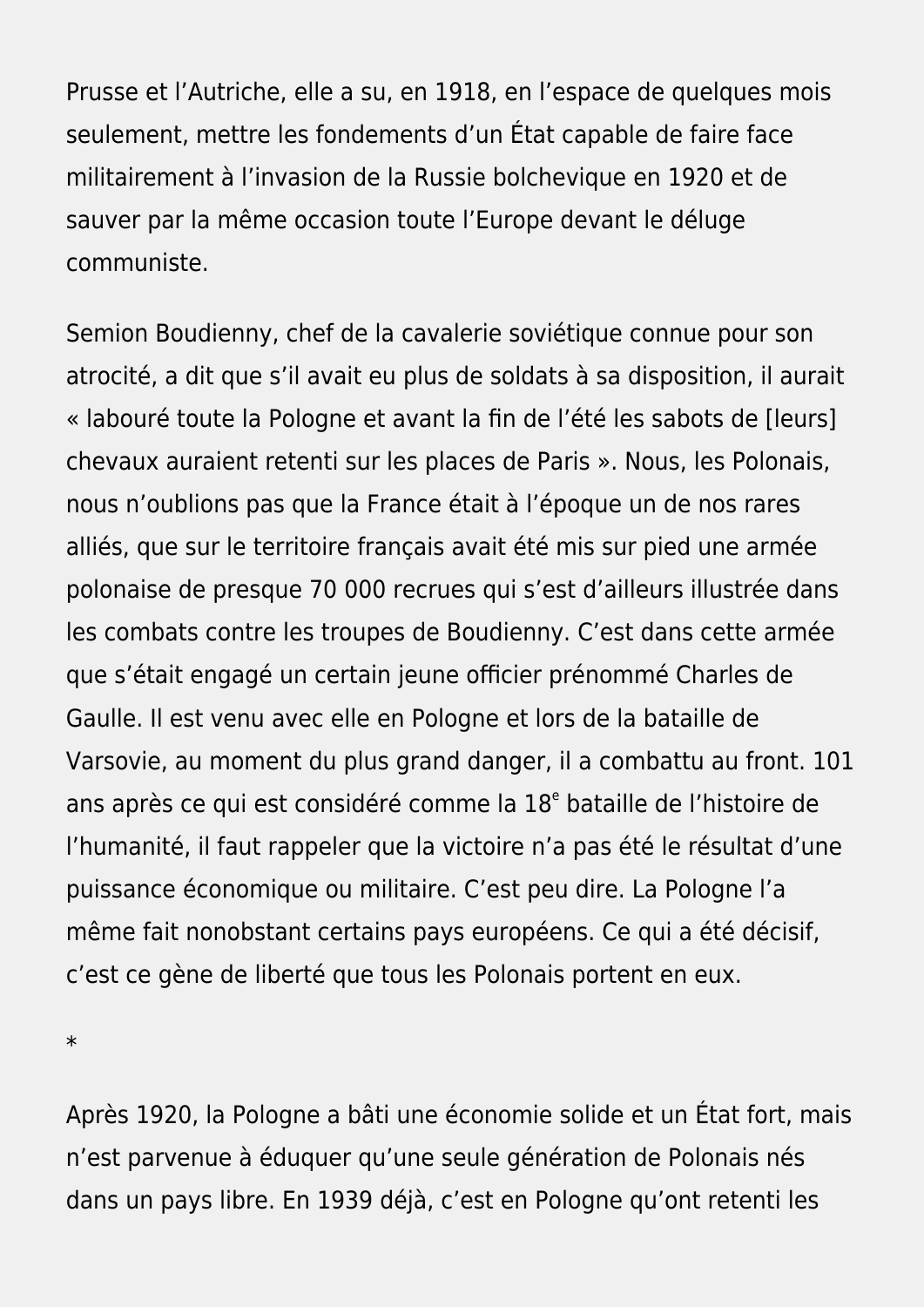premiers tirs de la Seconde Guerre mondiale et les deux totalitarismes – le nazisme allemand et le communisme soviétique – en signant un pacte secret, nous ont une fois de plus privé de liberté.

Durant la guerre, six millions de Polonais environ sont morts dont plus de trois millions de citoyens polonais d'origine juive. C'est sur le territoire polonais que les Allemands ont réalisé la Shoah. Ils ont exterminé de manière planifiée les élites polonaises, pacifié plus de 800 villages, en massacrant leurs habitants et en détruisant les habitations. C'est pour les Polonais que les Allemands ont construit la plus grande usine de la mort – Auschwitz-Birkenau. L'État soviétique, ayant occupé presque une moitié des terres polonaises, a assassiné 20 000 officiers polonais environ. Des centaines de milliers de citoyens polonais ont été déportés au fond de la Russie, pour y mourir de faim et de travail forcé.

\*

Malgré tout cela, depuis le premier jour de la guerre, les Polonais se sont battus sur tous les fronts, en constituant la plus importante armée après celles des États-Unis, de l'Union soviétique, de la Grande-Bretagne et de la France. Ce sont les Polonais qui ont transmis aux Français et aux Britanniques des machines Enigma dont ils avaient décrypté le code et qui ont fait basculé l'arithmétique de la guerre en faveur des Alliés. Des ingénieurs polonais ont donné aux Alliés le détecteur de mines et le walkie-takie. Le gène de liberté a poussé les Polonais à combattre les Allemands en Afrique, en Italie, en France et en Angleterre.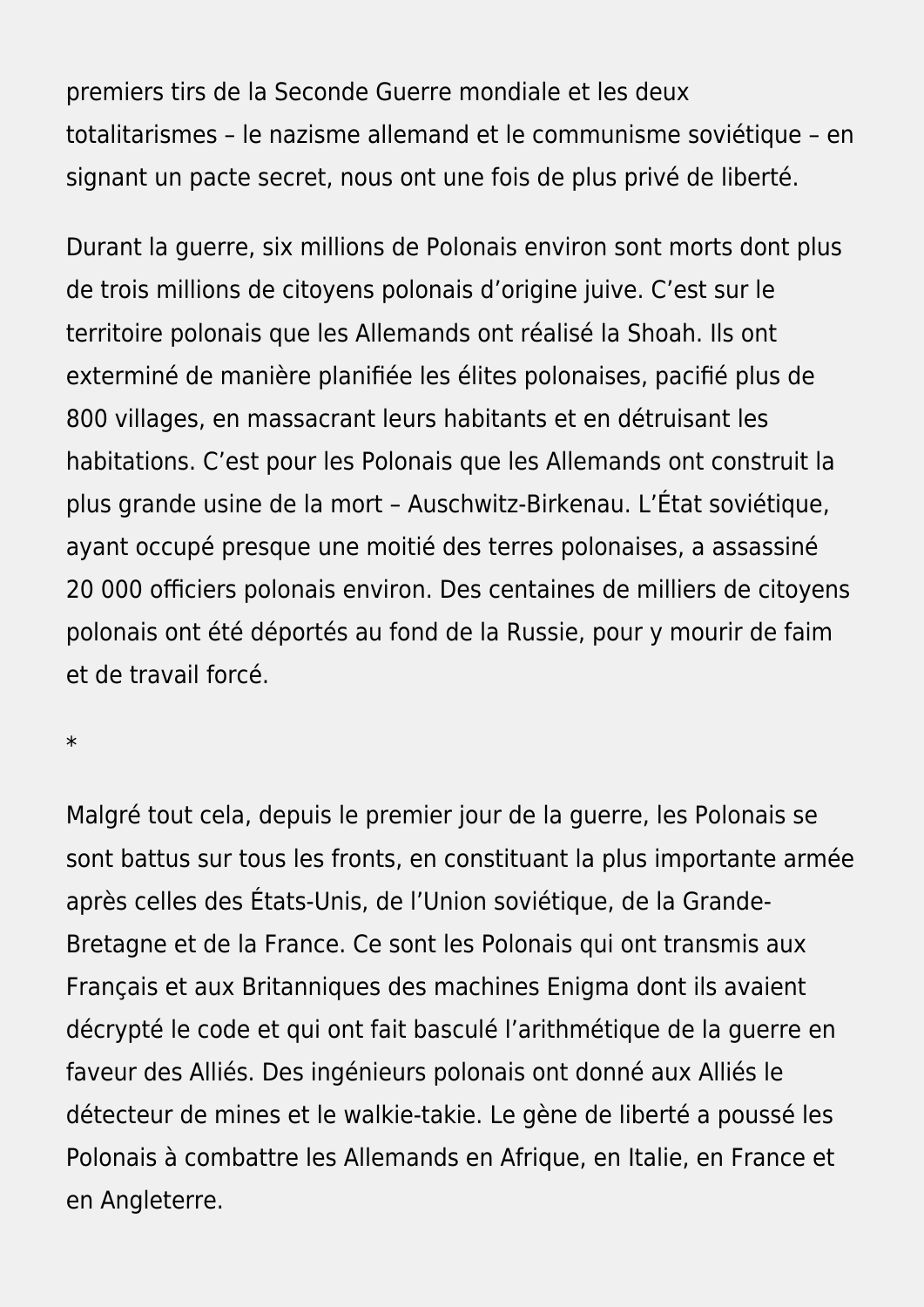Sous l'occupation allemande, où toute aide apportée à un Juif était punie de peine de mort – une exception parmi tous les pays occupés par les Allemands – les Polonais ont accompli des actions remarquables. Assistante sociale, Irena Sendlerowa a été impliquée dans le sauvetage de presque 2 000 enfants juifs. Religieuse catholique, Matylda Getter a caché dans des orphelinats de différents ordres religieux plusieurs centaines d'enfants sortis des ghettos.

#### \*\*\*

C'est en parfaite conscience de tout cela que la Pologne a été poussée par les puissances alliées dans les bras de l'Union soviétique qui a instauré dans notre pays un gouvernement communiste. Avec le front, des unités spéciales soviétiques sont entrées en Pologne pour y procéder à des arrestations et à des meurtres de masse sur des gens qui, durant cinq ans, avaient combattu pour la liberté. Quand l'Occident fêtait la liberté retrouvée, la Russie soviétique en privait, une fois de plus, les Polonais.

L'exemple très significatif est celui de Witold Pilecki, symbole de la lutte contre le totalitarisme. En tant que jeune officier, il avait combattu dans la guerre de 1920. Après 1939, il était devenu membre de la résistance. C'est lui qui avait infiltré l'enfer sur Terre – le camp d'Auschwitz – pour y organiser un mouvement de résistance et rédiger un rapport pour les Alliés sur la réalité des meurtres des Allemands. Arrêté après la guerre par les autorités communistes, il avait été condamné, au terme d'une parodie de procès, à la peine de mort. Ayant entendu le verdict, il a dit : « À côté de ça, Auschwitz était un jeu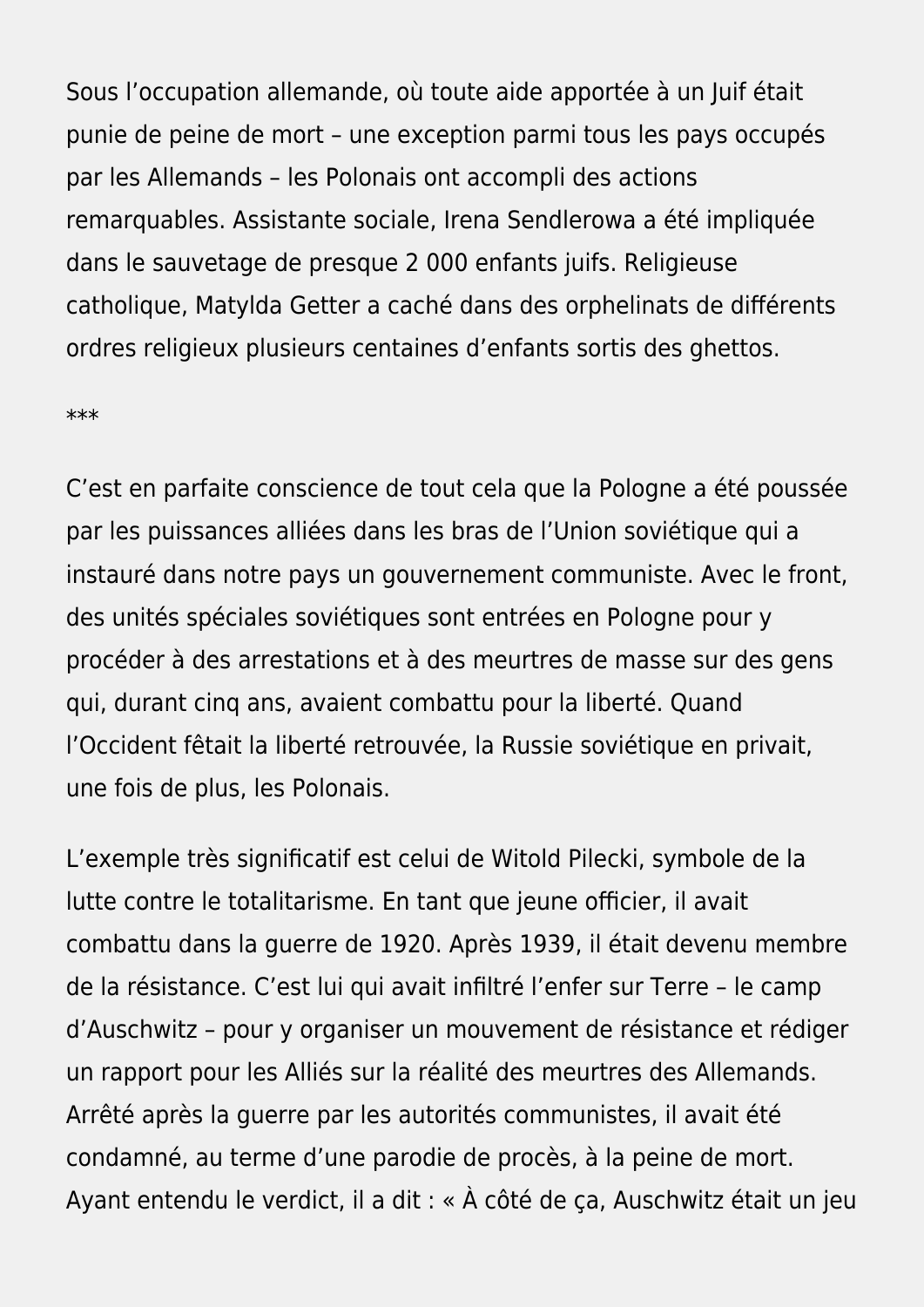#### d'enfants ».

\*

Les Polonais n'ont jamais abjuré la liberté. Pendant toute cette période où la moitié de l'Europe restait sous le joug soviétique, la Pologne se révoltait. Il n'y pas eu de décennie sans des protestations la plupart du temps baignées dans le sang. L'adhésion massive, dès 1980, au syndicat Solidarnosc – 10 millions de membres ! – montre bien l'échelle du rejet du pouvoir communiste par la population polonaise.

La naissance de Solidarnosc a marqué l'érosion du communisme soviétique. Au dixième anniversaire du syndicat, toute l'Europe pouvait enfin jouir de la liberté. L'empire soviétique s'est écroulé et les pays de l'Europe centrale sont redevenus des démocraties et leurs citoyens – des gens libres. C'est en grande partie aussi grâce au gène polonais de liberté.

\*

Si l'Institut polonais de la mémoire nationale veut porter dans le monde l'histoire de la Pologne et des Polonais, c'est pour nous permettre à tous d'y puiser des expériences, la sagesse et la responsabilité, tellement pertinentes dans une politique mondiale de plus en plus globalisée.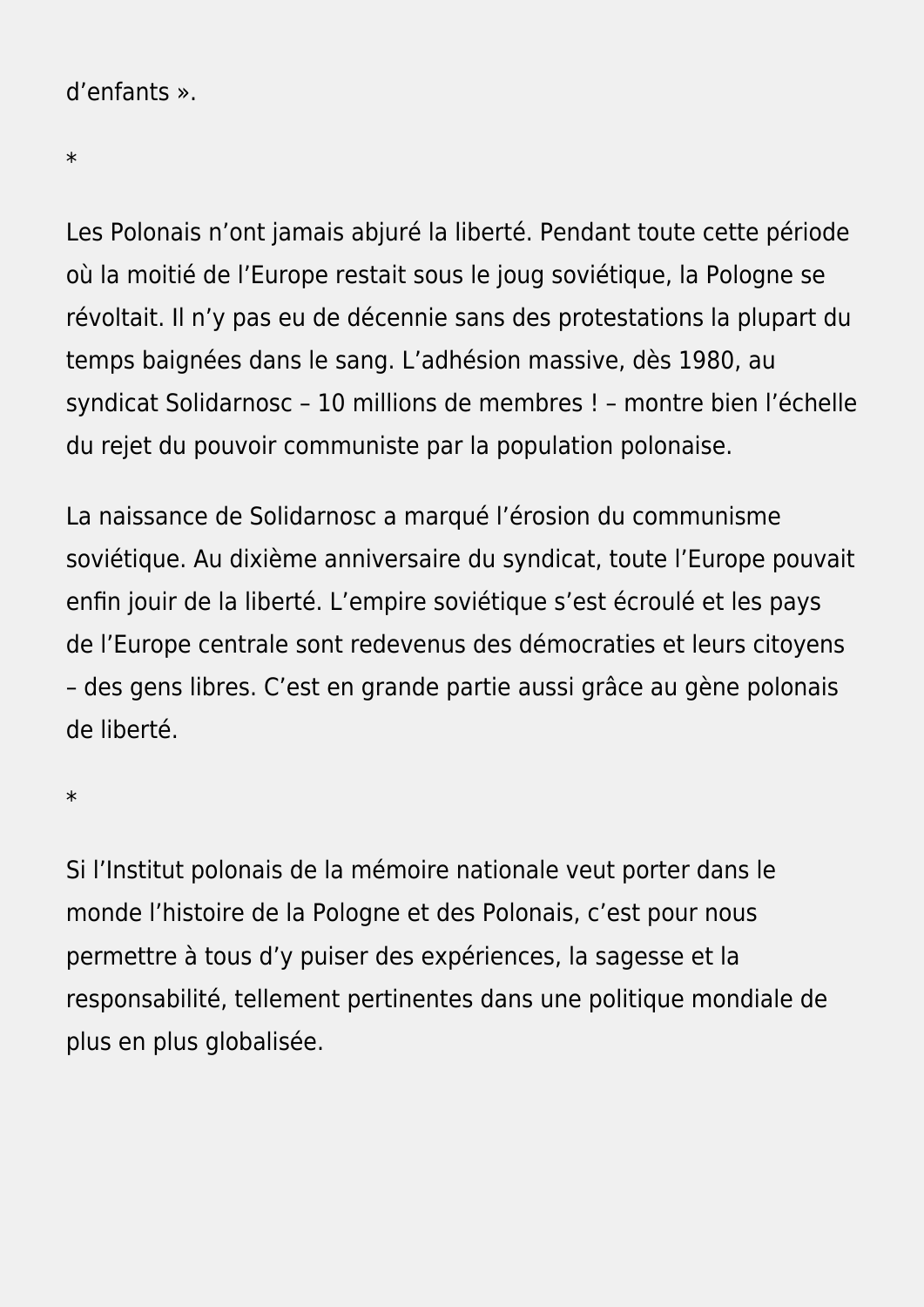### **Karol Nawrocki,** Presidente dell'Istituto della Memoria Nazionale

La Polonia. Il suo secondo nome è storia Vogliamo che conosciate la straordinaria storia della Polonia, perché non solo è uno dei Paesi con più esperienza storica al mondo, ma ne trae anche la forza per lottare per il valore umano più universale – la libertà!

La Seconda guerra mondiale ebbe inizio in Polonia. Questo è noto a quasi tutti, e per molte persone nel mondo può essere una sorpresa che non furono solo i tedeschi ad attaccare la Polonia. Il 17 settembre 1939, la frontiera polacca fu attraversata anche dagli eserciti dell'Unione Sovietica, impossessandosi di quasi la metà del nostro Paese. Fu l'attuazione di un accordo segreto firmato il 23 agosto tra la Germania nazista e la Russia bolscevica. Questo giorno è appena stato dichiarato dal Parlamento europeo Giornata europea di commemorazione delle vittime dei regimi totalitari.

\*

La Polonia era una volta uno degli Stati più potenti d'Europa, sviluppando principi democratici insoliti per il suo tempo, limitando il potere dei re. Già nel Medioevo, i giuristi polacchi formularono la "scuola polacca del diritto delle nazioni" rinunciando all'aggressione e alla guerra contro gli Stati pagani. La Polonia praticava una notevole tolleranza e fu grazie a questo che gli intellettuali di tutta Europa vennero nel regno polacco o fuggirono dalle persecuzioni. Era un rifugio della diaspora ebraica, che era stata spinta fuori dall'Europa occidentale fin dal Medioevo.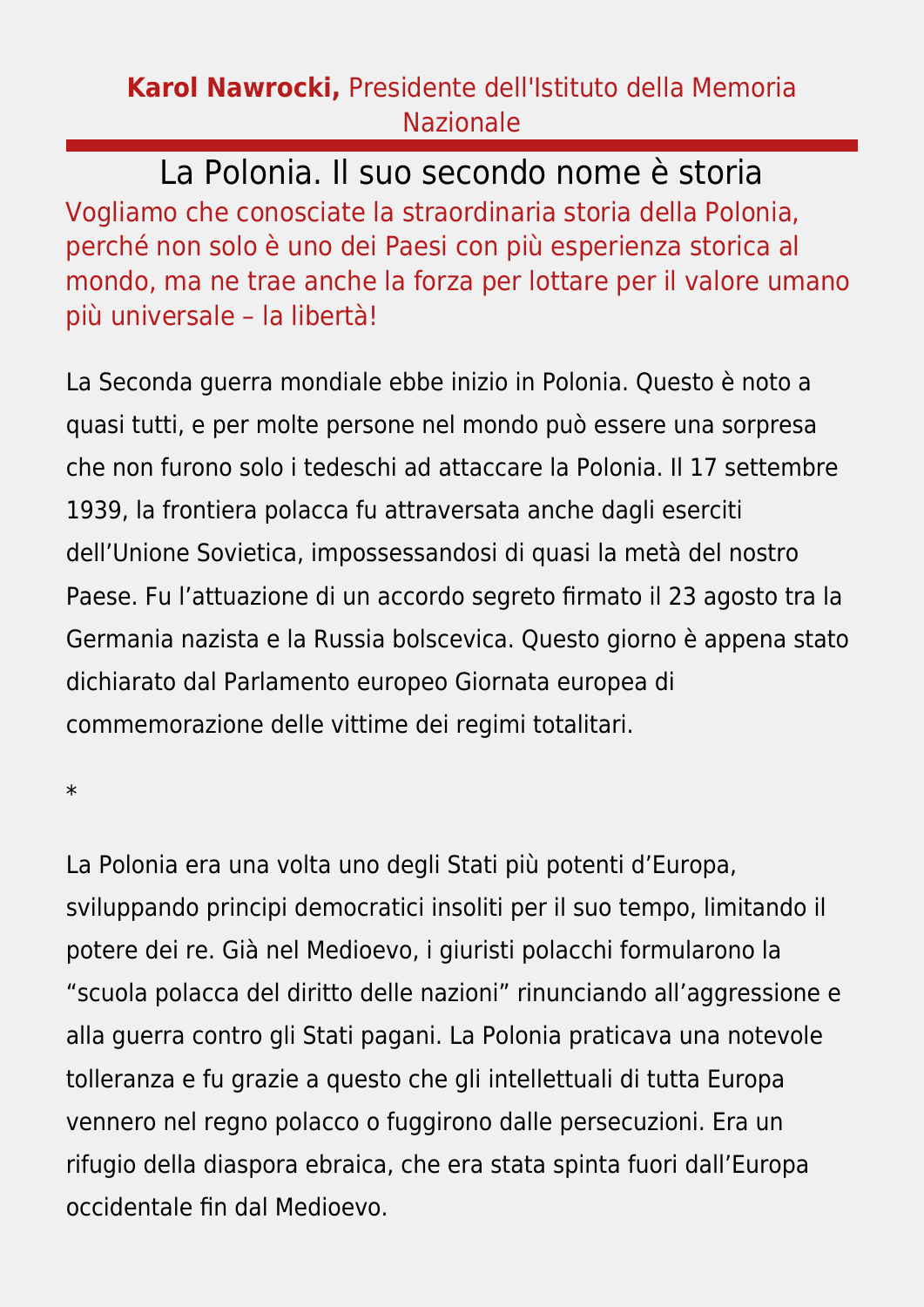Nel XIX secolo la Polonia fu divisa tra Russia, Prussia e Austria e perse la sua indipendenza per 123 anni. Gli aggressori soppressero nel sangue le rivolte, distrussero la cultura polacca e insegnarono ai bambini le lingue straniere. Ma dopo una vita di cinque generazioni, nel 1918, in pochi mesi, ricostruimmo il Paese, mettendo in campo un esercito di volontari che, nel 1920, salvò l'Europa dall'invasione della Russia bolscevica, che voleva stabilire un ordine comunista. 101 anni dopo questa battaglia, che fu chiamata la 18a battaglia della storia del mondo, è importante ricordare che la Polonia compì un'azione che non era dovuta né alla sua potenza economica né a quella militare di allora. Il merito è di quel gene peculiare della libertà che i polacchi si portano dentro.

\*

Dopo il 1920, la Polonia costruì un'economia solida e uno Stato forte, ma riuscì a far crescere solo una generazione di polacchi nati in un Paese libero. Già nel 1939 i primi colpi della Seconda guerra mondiale furono sparati in Polonia, e due totalitarismi ci tolsero ancora una volta la libertà. Questa volta volendo annientare fisicamente la nazione allo stesso tempo.

Circa 6.000.000 di polacchi morirono durante la guerra, di cui più di 3.000.000 erano cittadini polacchi di origine ebraica. Fu sul suolo polacco che i tedeschi perpetrarono l'Olocausto. L'élite polacca fu deliberatamente assassinata. Più di 800 villaggi polacchi furono "pacificati", uccidendo i loro abitanti e distruggendo gli edifici. Fu per i polacchi che i tedeschi costruirono la più grande fabbrica di morte,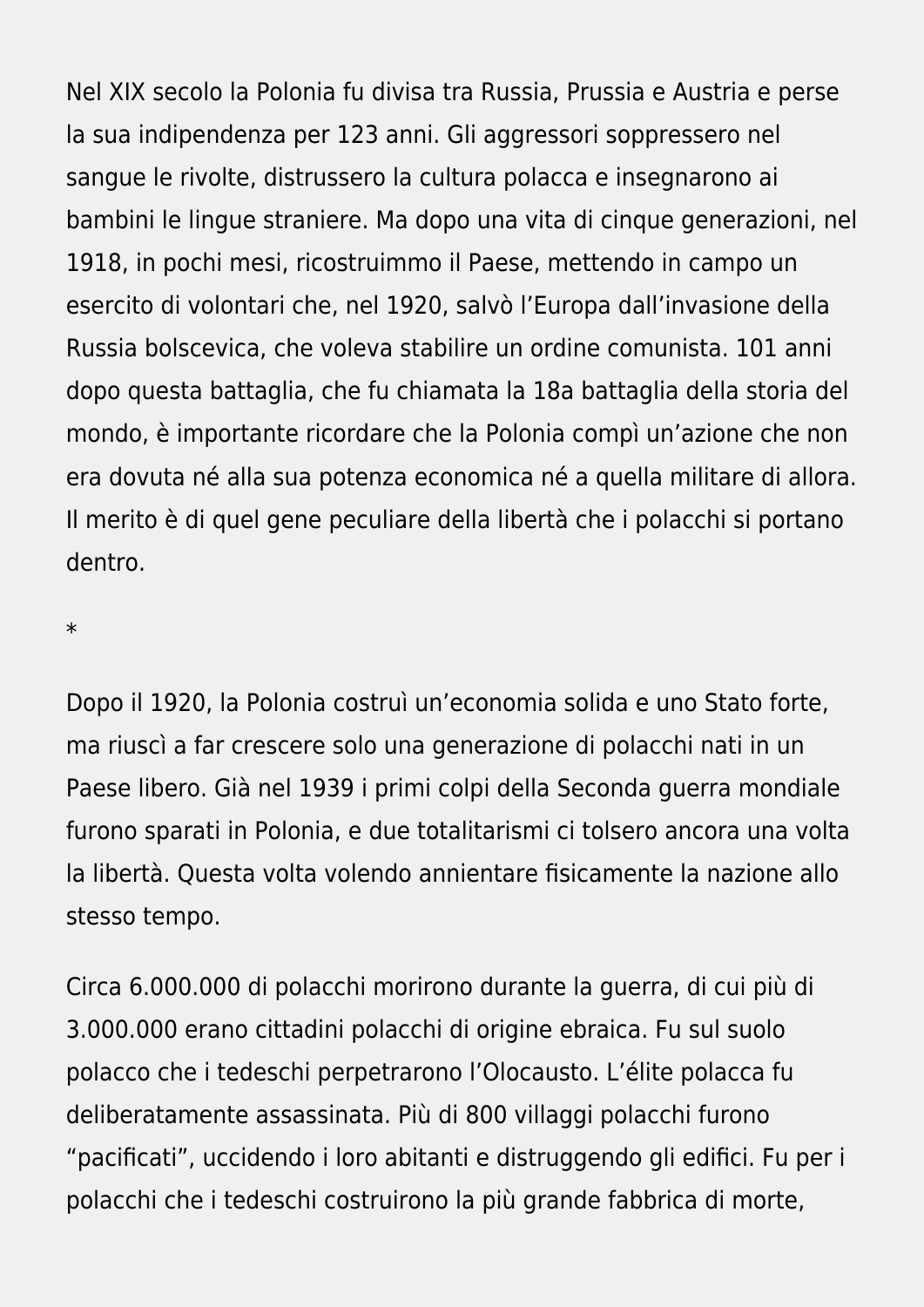Auschwitz-Birkenau. Lo Stato sovietico, che occupava quasi la metà della Polonia, uccise circa 20.000 ufficiali polacchi. Centinaia di migliaia di cittadini polacchi furono deportati nel profondo della Russia, dove languirono nella fame e nei lavori forzati. L'economia e l'agricoltura furono completamente distrutte, e l'esistenza biologica della nazione fu minata.

\*

Nonostante ciò, dal primo giorno di guerra, i polacchi combatterono su tutti i fronti della Seconda guerra mondiale e i soldati polacchi costituirono l'esercito più numeroso dopo gli Stati Uniti, l'Unione Sovietica, la Gran Bretagna e la Francia. I polacchi diedero ai francesi e agli inglesi delle macchine cifranti Enigma già pronte che cambiarono l'aritmetica della guerra a favore degli alleati, e gli ingegneri polacchi diedero agli alleati un rilevatore di mine e una radio walkie-talkie.

Il gene della libertà persisteva ancora nei polacchi, facendoli combattere i tedeschi in Africa, Italia, Francia e Inghilterra. In aria e in mare. Azioni straordinarie furono compiute dai polacchi sotto l'occupazione tedesca, dove aiutare gli ebrei era punibile con la morte in quanto fu l'unico Paese occupato dai tedeschi. L'assistente sociale Irena Sendler aiutò a salvare quasi 2.000 bambini ebrei. Suor Matylda Getter nascose diverse centinaia di bambini portati via dai ghetti in orfanotrofi monastici.

\*\*\*

E proprio sulla soglia della libertà che la Polonia fu consegnata dalle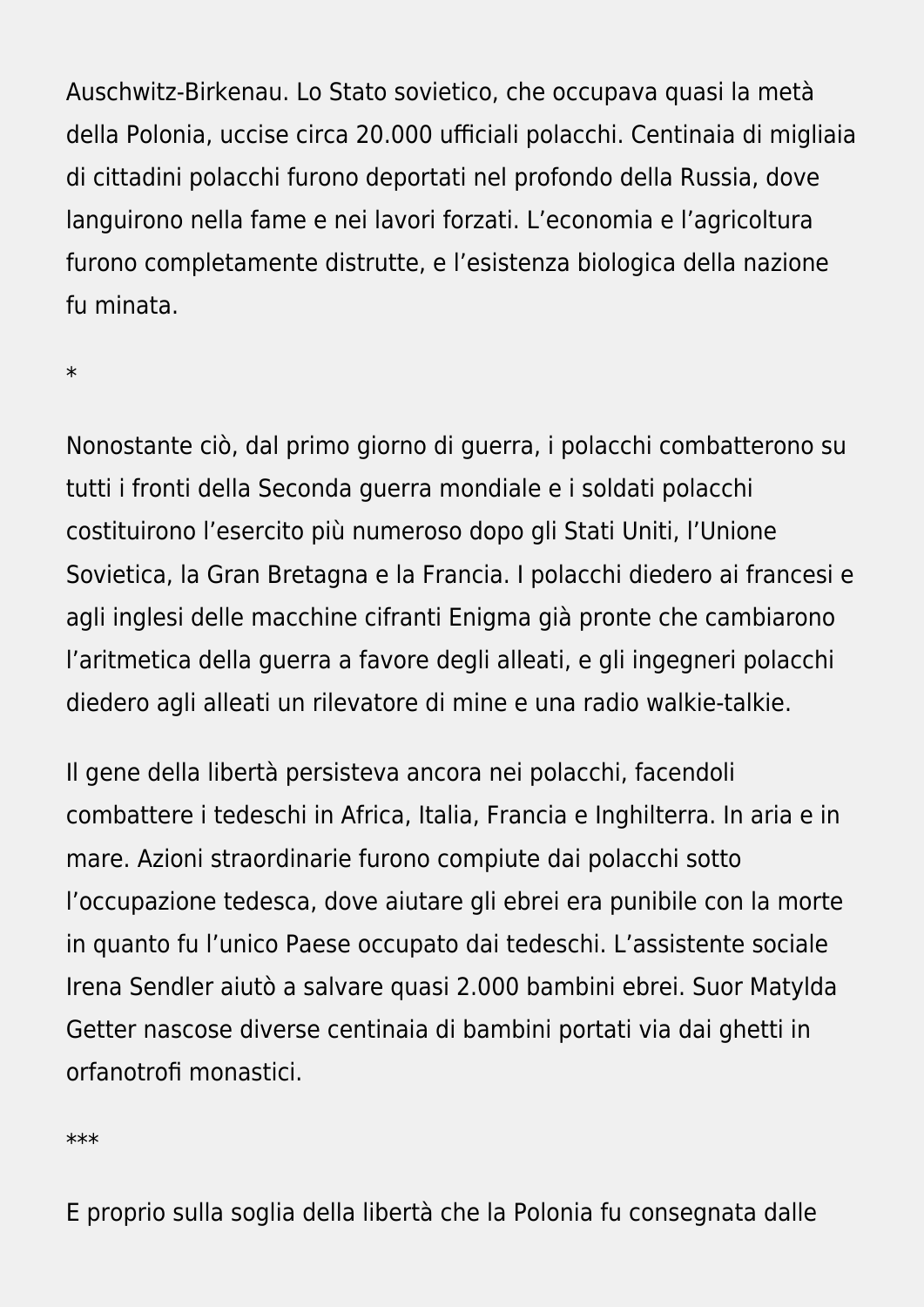grandi potenze all'Unione Sovietica e al governo comunista istituito da quest'ultima. Insieme al fronte, le unità speciali sovietiche entrarono nel nostro Paese, effettuando arresti e omicidi di massa di persone che avevano combattuto per la libertà per cinque anni. Mentre l'Occidente celebrava la libertà riconquistata, la Russia sovietica la toglieva ai polacchi per la seconda volta.

Witold Pilecki, uno dei più grandi eroi di guerra della Polonia, un uomo che è un simbolo globale della lotta contro il totalitarismo, è un esempio significativo. Da giovane combatté nella guerra del 1920. Dopo il 1939 divenne un membro della resistenza. Fu lui a raggiungere l'inferno sulla terra – Auschwitz – dove organizzò una cospirazione e redasse un rapporto per gli alleati su come i tedeschi stavano uccidendo la gente lì. Dopo la guerra, fu arrestato dalle autorità comuniste e, dopo un'indagine crudele in cui fu usata la tortura per estorcergli confessioni, fu condannato a morte in un processo truccato. Poco dopo aver sentito il verdetto disse: "Oświęcim [Auschwitz] era un gioco".

\*

I polacchi non hanno mai rinunciato alla libertà. In un momento in cui mezza Europa era sotto l'influenza dell'Unione Sovietica, la Polonia si ribellava. Non c'è stato un decennio senza proteste, di solito represse nel sangue, e la portata del rifiuto del potere comunista è dimostrata dal fatto che 10 milioni di polacchi hanno aderito al sindacato "Solidarność" nel 1980!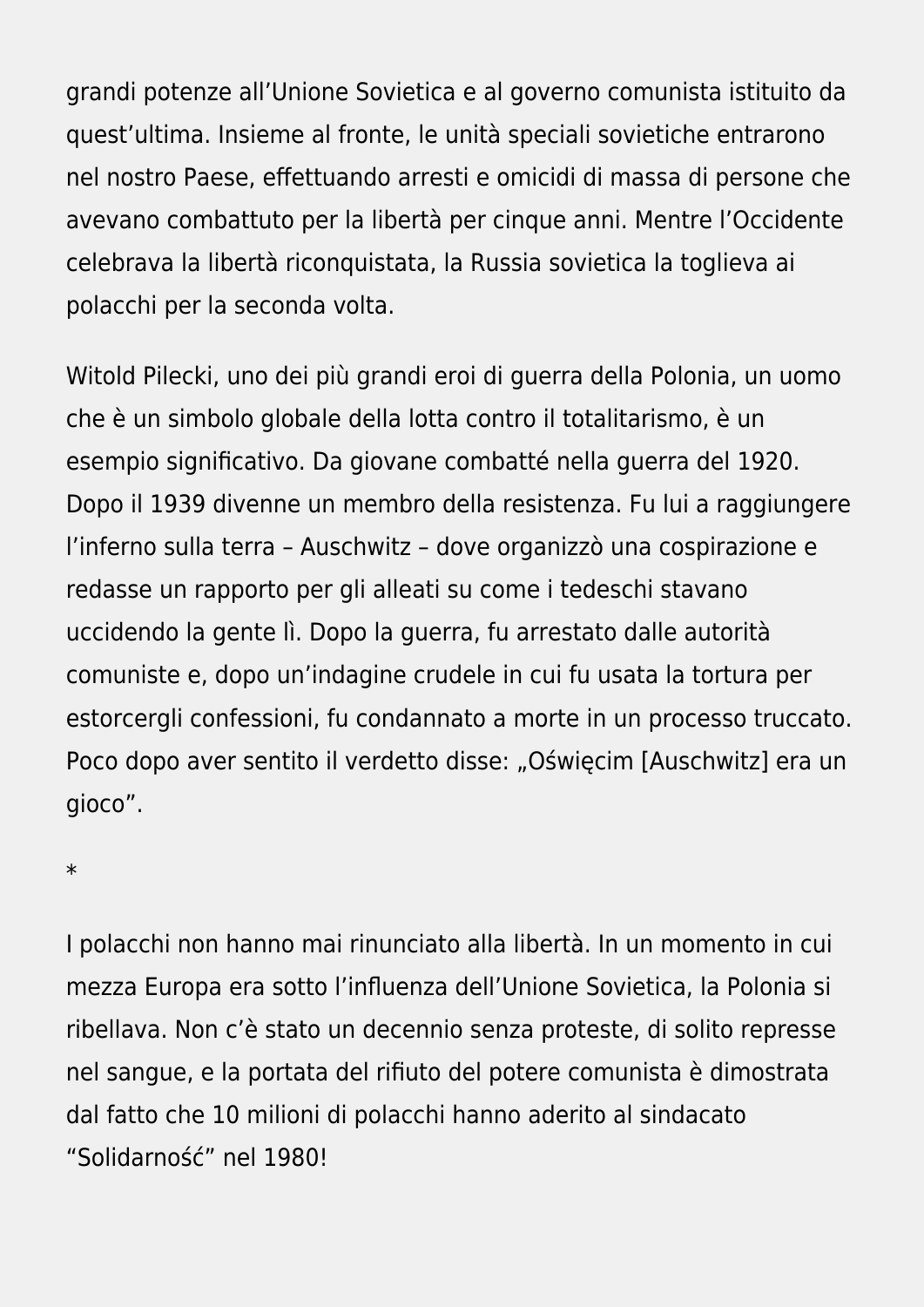L'erosione del comunismo sovietico iniziò con l'ascesa di "Solidarność". Dieci anni dopo la sua nascita, tutta l'Europa poteva di nuovo godere della libertà. Crollò l'impero sovietico, i Paesi dell'Europa centrale divennero di nuovo democrazie e i loro abitanti riconquistarono la libertà. L'Europa era unita – questo è dovuto anche al gene della libertà polacco.

\*

Polski Instytut Pamięci Narodowej (Istituto della Memoria Nazionale in Polonia) vuole raccontare al mondo la Polonia e il popolo polacco per trarre dalla storia esperienza, saggezza e responsabilità. Anche nella politica globale.

### **Karol Nawrocki**

# Karol Nawrocki, Presidente del Instituto de la Memoria Nacional

Polonia. Su segundo nombre es historia Queremos que conozcáis la increíble historia de Polonia, porque no solo es uno de los países más afectados del mundo en cuanto a su historia, sino deriva de eso la fortaleza para luchar por el valor más universal humano: ¡la libertad!

La Segunda Guerra Mundial empezó en Polonia. Eso lo saben casi todos. Sin embargo, para mucha gente en el mundo puede ser sorprendente el hecho de que los que atacaron Polonia no solo fueron los alemanes. El 17 de septiembre de 1939 la frontera polaca fue cruzada también por el ejército de la Unión Soviética robándose casi la mitad de nuestro país. Esa fue la realización del pacto secreto firmado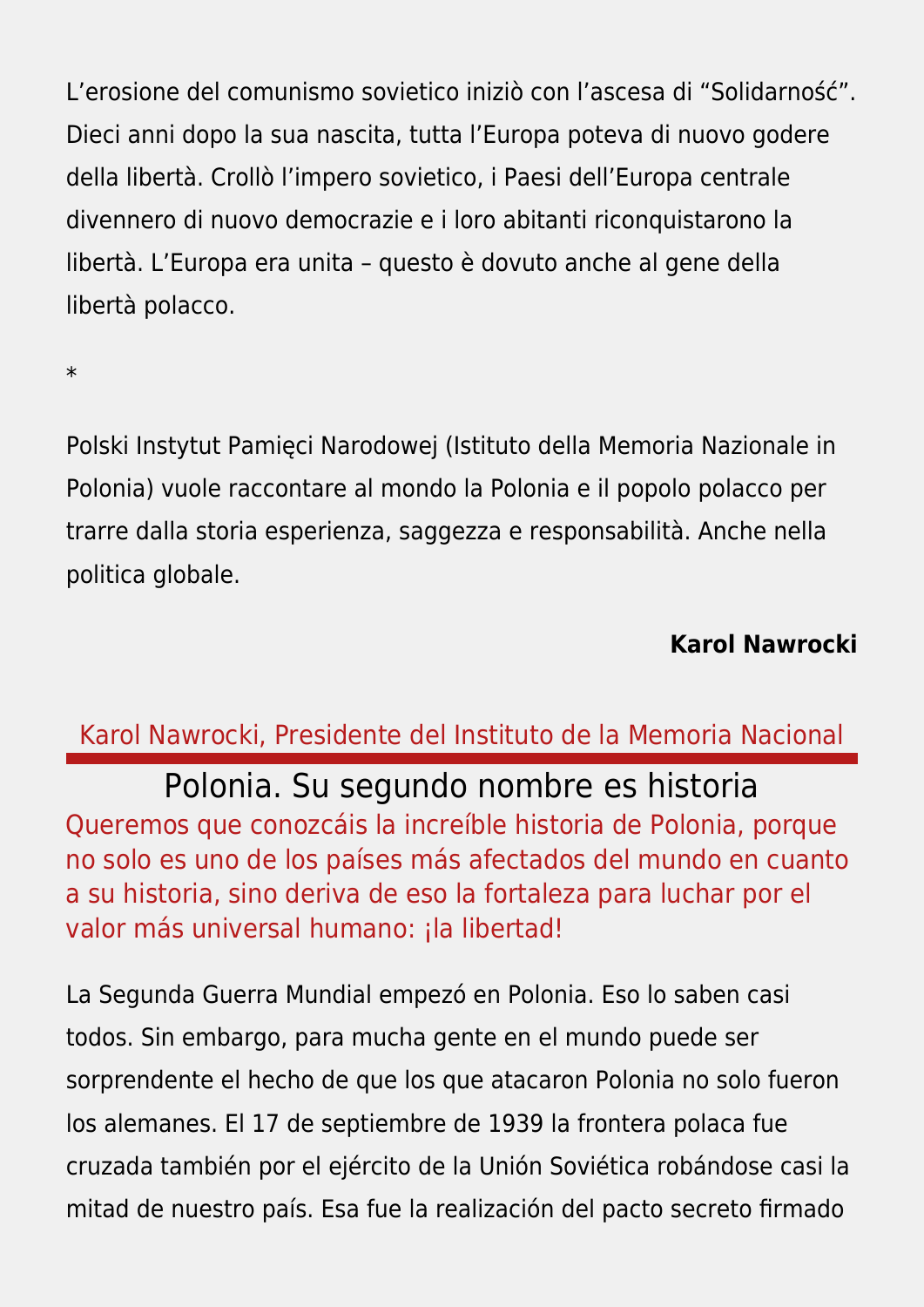el 23 de agosto entre la Alemania nazi y Rusia bolchevique. Ese mismo día fue proclamado por el Parlamento Europeo como el Día Europeo de Conmemoración de las Víctimas del Estalinismo y el Nazismo.

\*

Polonia en el transcurso de su historia fue uno de los países más potentes de Europa, habiendo elaborado unas normas democráticas, increíbles para aquel entonces, que limitaban el poder de los reyes. Los juristas polacos, ya en la Edad Media, formulaban «la escuela polaca de derecho de las naciones» de renunciar a la agresión y a las guerras contra los estados paganos. Polonia practicaba una increíble tolerancia y fue gracias a ella que los intelectuales de toda Europa llegaban al reinado polaco o encontraban refugio en él, huyendo de las persecuciones. Fue también un refugio para la diáspora judía que desde la Edad Media fue siendo expulsada de Europa occidental.

En el s. XIX Polonia fue partida entre Rusia, Prusia y Austria, perdiendo su independencia por 123 años. Los invasores apagaban los levantamientos de forma sangrienta, destruían la cultura polaca, los niños estudiaban en otros idiomas. Pero pasadas las vidas de cinco generaciones, en 1918, apenas en un par de meses, reconstruimos el Estado, creando al mismo tiempo el ejército de voluntarios que en 1920 salvó a Europa de la invasión de la Rusia bolchevique que quería imponer en ella el orden comunista. 101 años después de esa batalla que fue llamada la 18.ª batalla en la historia mundial, hay que recordar que Polonia realizó un acto que no resultaba ni de su capacidad económica, ni de la militar de aquel entonces. Fue gracias a ese propio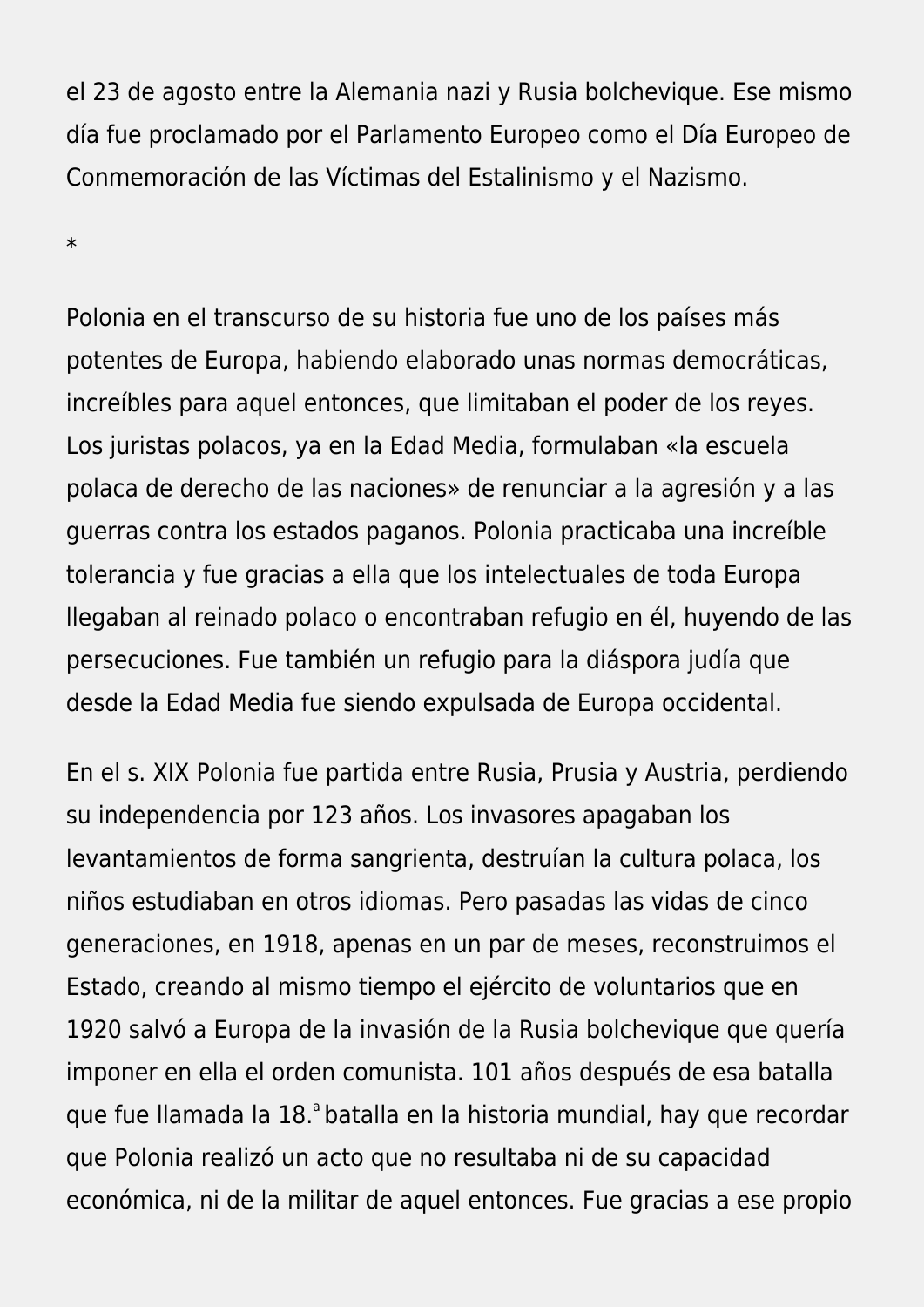gen de la libertad que llevan en sí los polacos.

\*

Después del año 1920 Polonia construyó una economía sólida y un Estado fuerte, pero logró criar solamente una generación de los polacos nacidos en un estado libre. Ya en 1939 fue en Polonia donde hubo primeros disparos de la Segunda Guerra Mundial y dos totalitarismos otra vez nos privaron de la libertad. Esa vez querían al mismo tiempo aniquilar físicamente la nación.

Durante la guerra murieron 6 000 000 de polacos, entre ellos más que 3 000 000 fueron los polacos de origen judío. Fue en las tierras polacas donde los alemanes realizaron el Holocausto. De forma planeada se asesinaba a las élites polacas. Se pacificaron más que 800 aldeas polacas, matando sus habitantes y devastando los edificios. Fue para los polacos para quienes los alemanes construyeron la fábrica de muerte más grande –Auschwitz-Birkenau. El Estado soviético que ocupó casi la mitad del territorio polaco asesinó aproximadamente 20 000 oficiales polacos. Cientos de miles de ciudadanos polacos fueron trasladados al interior de Rusia donde murieron de hambre y trabajo de esclavos. Fueron devastadas totalmente la economía, agricultura, quedó herido el ser biológico de la nación.

\*

A pesar de ello, desde el primer día de la Guerra los polacos luchaban en todos los frentes de la Segunda Guerra Mundial y los soldados polacos fueron el ejército más numeroso detrás del de los EE. UU.,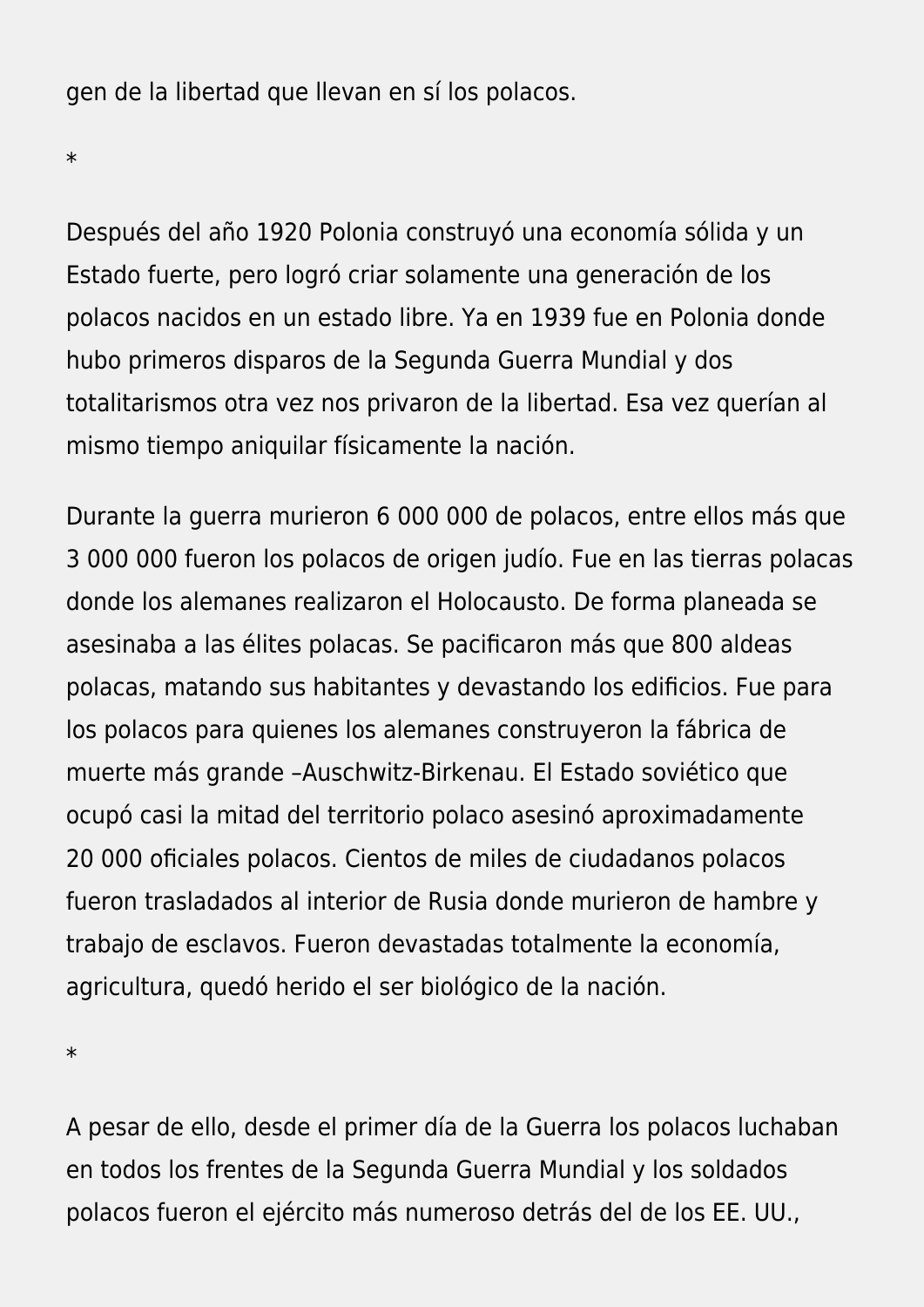Unión Soviética, Gran Bretaña y Francia. Los polacos entregaron a los franceses e ingleses máquinas codificadoras Enigma listas que cambiaban las matemáticas de la guerra en favor de los aliados, los ingenieros polacos dieron a los aliados el detector de minas y radioteléfono walkie-talkie.

En los polacos aún estaba el gen de la libertad, que les ordenaba a luchar contra los alemanes en África, Italia, Francia, Inglaterra. En el aire y en el mar. Los polacos hacían actos extraordinarios bajo la ocupación alemana dónde ayudar a los judíos se castigaba con la pena de muerte –Polonia fue el único país ocupado por los alemanes dónde hubo tal penalización.

La trabajadora social Irena Sendlerowa (Sendler) contribuyó a que se salvaran casi 2 mil niños judíos. La hermana Matylda Getter en los orfanatos llevados por las religiosas escondió centenas de niños sacados de los guetos.

#### \*\*\*

Y ya en el umbral de la libertad Polonia fue entregada por grandes potencias al poder de la Unión Soviética y al gobierno comunista establecido por ella. Con el frente a nuestro país entraban las tropas especiales soviéticas, arrestando y haciendo asesinatos en masa de la gente que durante cinco años había luchado por la libertad. Cuando el Occidente estaba celebrando la libertad recuperada, a los polacos se les quitó por segunda vez la Rusia Soviética.

Muy representativo es el ejemplo de Witold Pilecki, uno de los héroes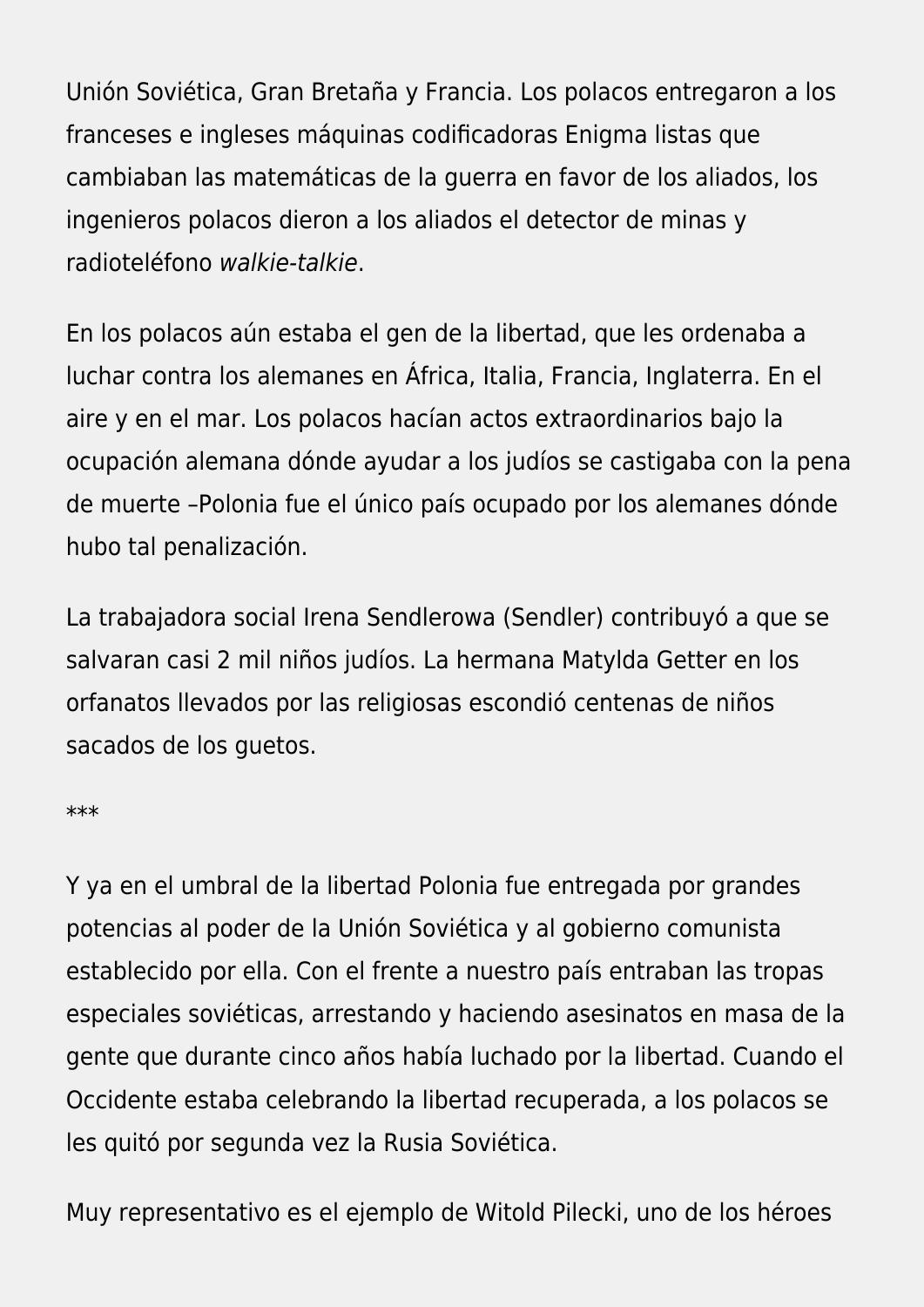más importantes de los tiempos de la Guerra Fría, un hombre que es el símbolo mundial de la lucha contra los sistemas totalitarios. Cuando era joven, luchó en la guerra de 1920. Después de 1939 se convirtió en participante del complot. Él fue la persona que se infiltró en el infierno en la tierra, Auschwitz, dónde organizó el complot del campo de concentración y escribió un informe para los aliados sobre cómo los alemanes asesinaban la gente en él. Después de la Guerra, fue arrestado por las autoridades comunistas y tras una investigación durante la que mediante torturas se intentó forzarlo a una confesión, fue sentenciado a pena de muerte en un proceso simulado. Justo después de oír la sentencia, dijo: «Oświęcim [Auschwitz] fue un juego».

\*

Los polacos nunca han renunciado la libertad. En los tiempos cuándo la mitad de Europa se mantenía bajo la influencia de la Unión Soviética, Polonia se rebelaba. No había una década sin represiones, lo más frecuente, sangrientas, de protestas. De la escala de rechazo al poder comunista atestigua el hecho de que al sindicato «Solidaridad» [«Solidarność»], nacido en 1980, ¡se inscribieron 10 millones de polacos!

Desde que fue creado «Solidaridad», empezó la erosión del comunismo soviético. Después de diez años desde el nacimiento del sindicato, Europa entera pudo gozar de libertad de nuevo. Cayó el imperio soviético, los países de Europa Central volvieron a ser democráticos y la gente en ellos recuperó la libertad. Europa fue unida – eso también gracias al gen polaco de la libertad.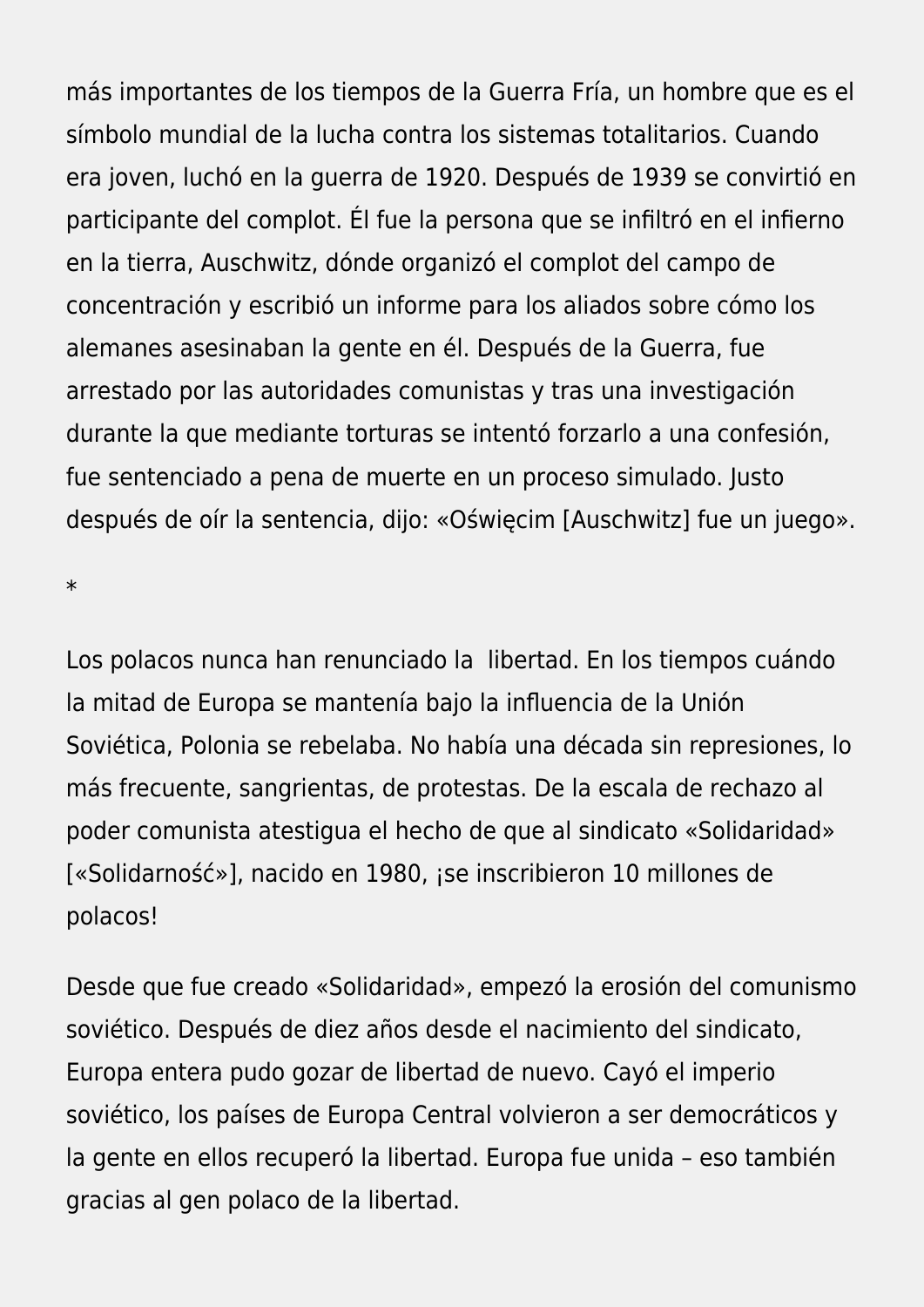El Instituto de la Memoria Nacional polaco quiere contarle al mundo sobre Polonia y sobre los polacos para que de la historia saquemos lecciones por aprender sobre la experiencia, sabiduría y responsabilidad. También en la política global.

### **Karol Nawrocki**

### Karol NAWROCKI, глава Института национальной памяти

# Польша. Ее второе имя это История

Мы хотим, чтобы вы узнали необычную историю Польши, потому что Польша – единственная в мире страна, которая черпает из исторического опыта силы, чтобы бороться за самую универсальную человеческую ценность — свободу пишет Кароль НАВРОЦКИЙ

Вторая мировая война началась в Польше. Все об этом знают, но для многих в мире неожиданностью может быть факт, что не только Германия напала на Польшу. 17 сентября 1939 г. – польскую государственную границу пересекли также войска Советского Союза, захватывая почти половину Польши. Это была реализация тайного соглашения, подписанного 23 августа 1939 года между нацистской Германией и большевистской Россией. Именно этот день был объявлен Европейским Парламентом Общеевропейским Днём памяти жертв всех тоталитарных и авторитарных режимов.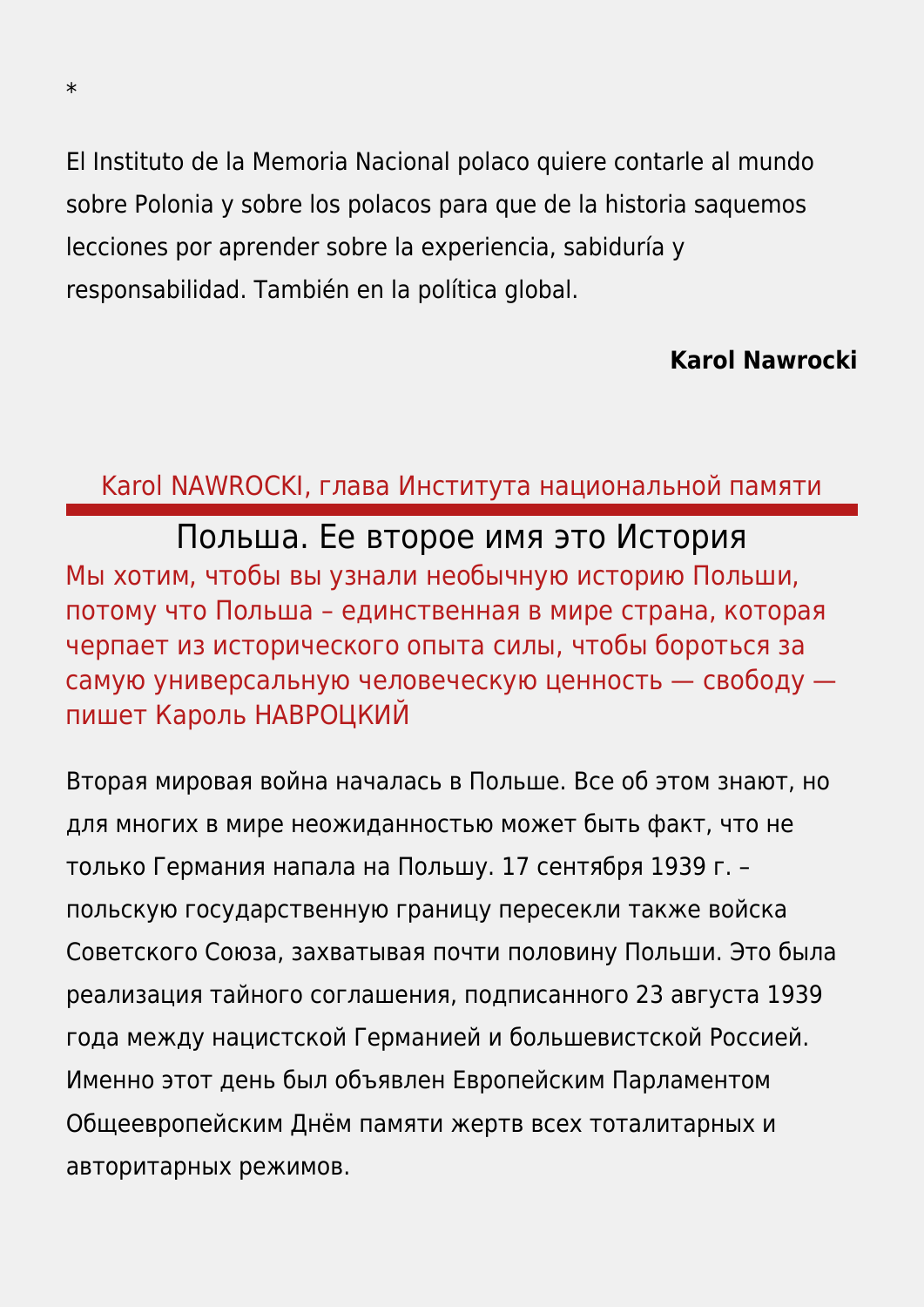Польша была когда-то одной из самых могущественных государств Европы. Она разработала необычные для того времени правила демократии, ограничивающие власть королей. Еще в Средневековье представители Польши сформулировали «польскую школу права народов» — отказ от агрессии и войн против языческих стран. Польша проявляла необычную толерантность, и именно благодаря ей ученые со всей Европы приезжали или бежали от преследований в Польское королевство. Это была опора еврейской диаспоры, которая со времен Средневековья была вытеснена из Западной Европы.

В XVIII веке Польша была разделена на части между Россией, Пруссией и Австрией и лишилась независимости на 123 года. Оккупанты кроваво подавляли восстания, уничтожали польскую культуру, а дети учились на иностранных языках. Через пять поколений, в 1918 году, всего за несколько месяцев поляки восстановили государство, создав армию, которая в 1920 году спасла Европу от вторжения большевистской России, которая хотела ввести коммунистический порядок на Старом Континенте. Спустя 101 год после этой битвы, названной восемнадцатым важнейшим сражением в мировой истории, следует помнить, что Польша совершила акт, который не был результатом ее экономической или военной мощи в то время. Решающим фактором был своеобразный ген свободы, который поляки носят в себе.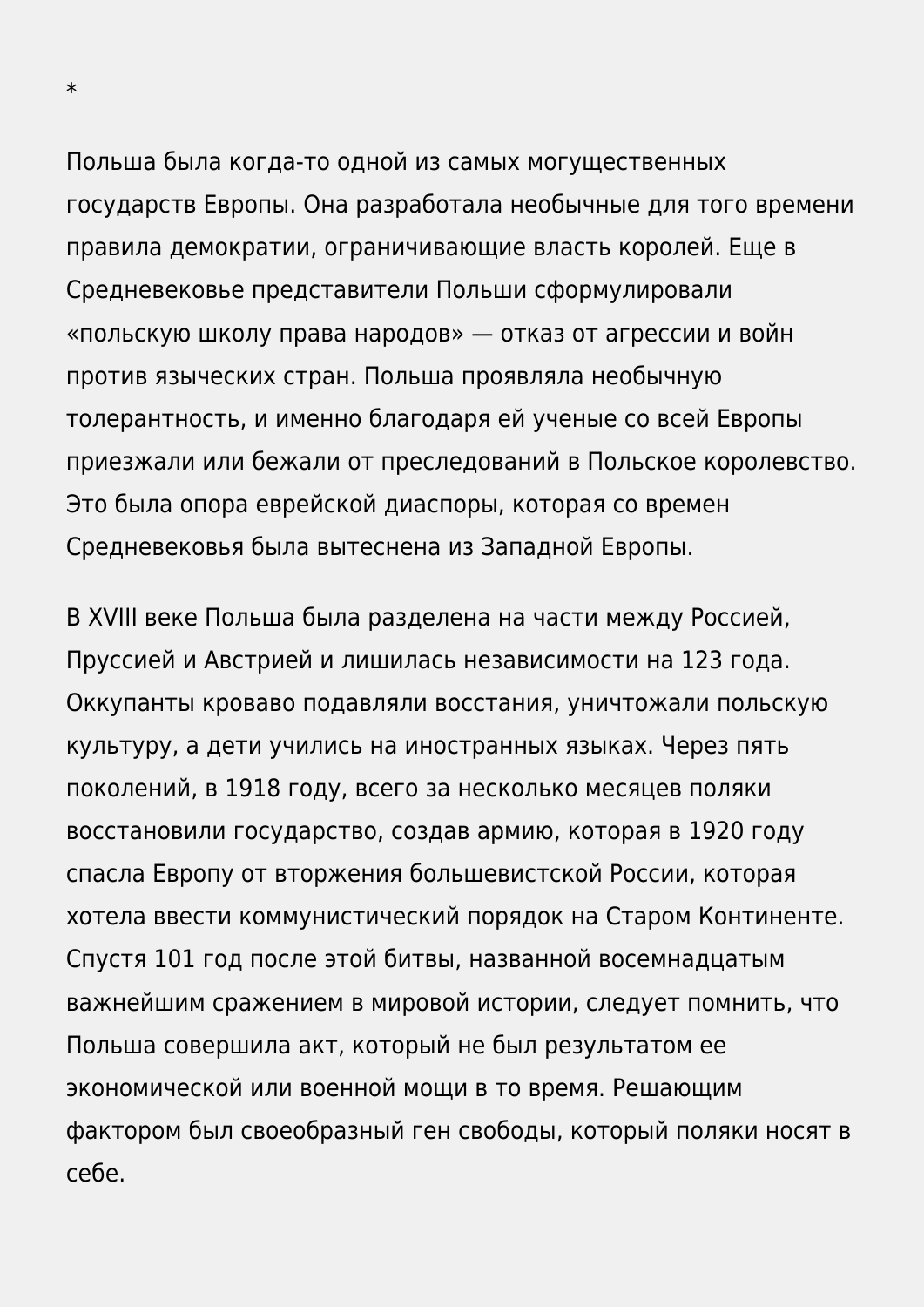После 1920 года Польша построила солидную экономику и сильное государство, но сумела вырастить только одно поколение поляков, родившихся в свободной стране. В 1939 году в Польше прозвучали первые выстрелы Второй мировой войны, и два тоталитарных режима снова лишили Польшу свободы. На этот раз, желая одновременно физически уничтожить народ.

Во время войны погибло около 6 000 000 поляков, из которых более 3 000 000 были польскими гражданами еврейского происхождения. Именно на польских землях немцы совершили Холокост. Польские элиты подверглись плановому уничтожению. Свыше 800 польских деревень было уничтожено, погибали их жители и разрушались их дома. Именно для поляков немцы построили крупнейшую фабрику смерти — Аушвиц-Биркенау. Советское государство, оккупировавшее почти половину Польши, убило свыше 20 000 польских офицеров. Сотни тысяч польских граждан были депортированы в глубь России, где они умерли от голода и в результате рабского труда. Экономика и сельское хозяйство были полностью разрушены.

\*

Несмотря на все это, поляки сражались на всех фронтах Второй мировой войны с первого дня войны. Польские солдаты составляли самую большую армию после армий США, Советского Союза, Великобритании и Франции. Поляки передали французам и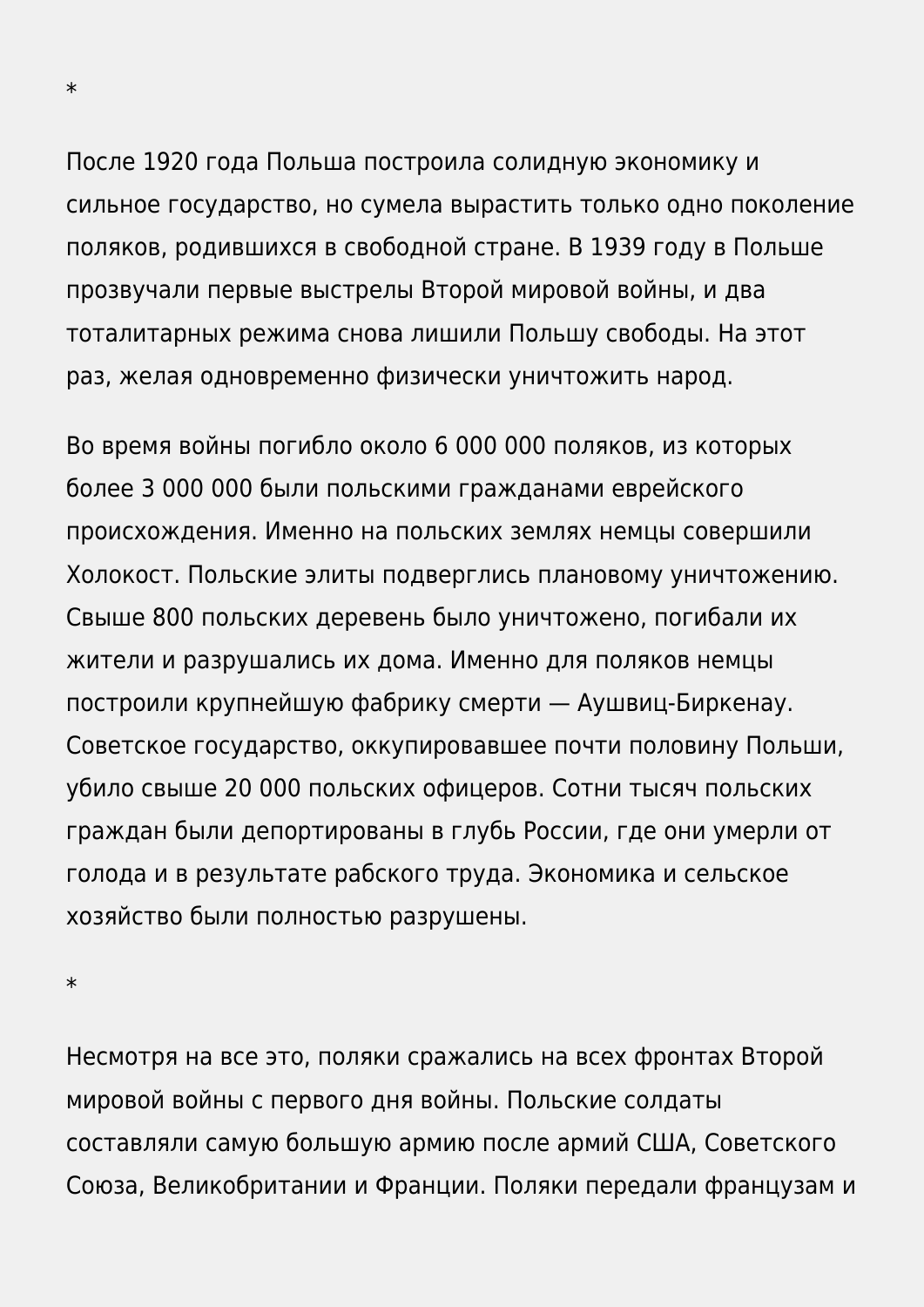англичанам дешифрованные машины «Enigma», которые изменяли ход войны в пользу союзников, а польские инженеры изобрели для союзников миноискатель и рацию «walkie-talkie».

В поляках все еще был ген свободы, который велел им сражаться — на земле, в воздухе и на море — с немцами в Африке, в Италии, во Франции и в Англии. Поляки совершали необыкновенные подвиги во время немецкой оккупации — в Польше, как единственной стране, оккупированной немцами, помощь евреям обозначала смертную казнь. Ирена Сендлер, социальный работник, помогла спасти почти 2 000 еврейских детей. Сестра Матильда Геттер вывела из гетто и спасла несколько сотен детей.

\*\*\*

На пороге свободы Польша была передана великими державами Советскому Союзу и установленному им коммунистическому правительству. Вместе с фронтом, в Польшу входили советские спецподразделения, были арестованы и массово убиты люди, которые пять лет боролись за свободу. Когда Запад праздновал приобретенную вновь свободу, у поляков, очередной раз, ее отнимала Советская Россия.

Довольно ярким примером была история Витольда Пилецкого, одного из величайших польских героев времен войны, человека, являющегося мировым символом борьбы с тоталитаризмом. В молодости он воевал против советов в войне 1920 года. После 1939 года он стал участником подполья. Он попал в ад на земле —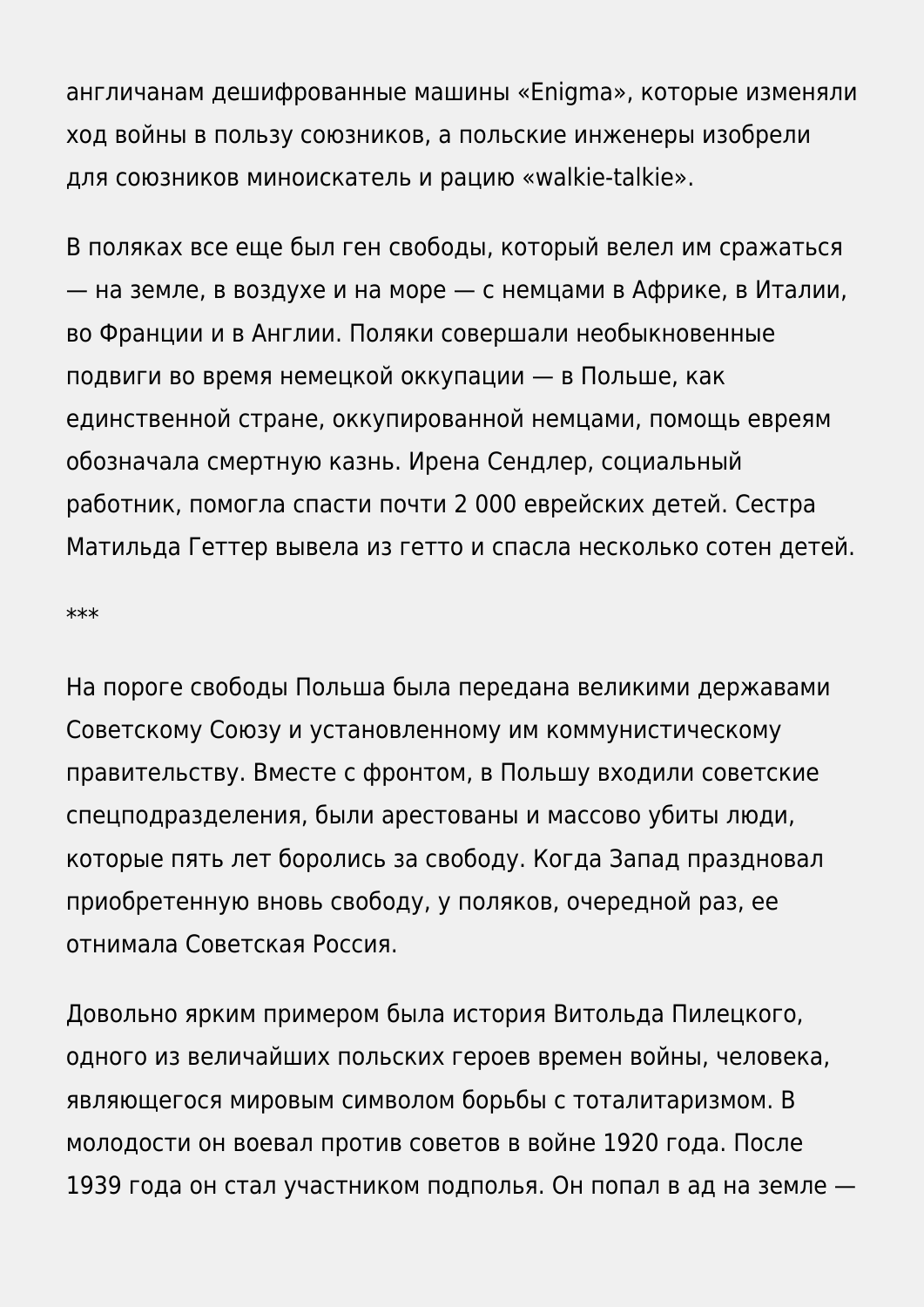Освенцим — где подготовил для союзников отчет о том, как немцы в лагере убивали людей. После войны Витольд Пилецкий был арестован коммунистическими властями, и после жестокого расследования, когда пытками хотели заставить его признаться, он был приговорен к смертной казни на фальшивом судебном процессе. Вскоре после вынесения приговора он сказал: «Освенцим [Аушвиц] это была игра».

\*

Поляки никогда не отреклись от свободы. В то время, когда половина Европы находилась под влиянием Советского Союза, Польша бунтовалась. Не было такого времени без протестов, кроваво подавляемых. О масштабах сопротивления коммунистическому правительству свидетельствует тот факт, что в профсоюз «Солидарность», созданный в 1980 году вступило свыше 10 миллионов поляков.

С момента создания «Солидарности» началось разрушение советского коммунизма. Через десять лет после ее рождения вся Европа снова могла радоваться свободе. Советская империя рухнула, страны Центральной Европы снова стали демократиями, а люди в них вновь обрели свободу. Европа стала единой – это тоже заслуга польского гена свободы.

### **Кароль Навроцкий**

Текст публикуется одновременно в польском ежемесячнике «Wszystko Co Najważniejsze», а также в мировых СМИ в рамках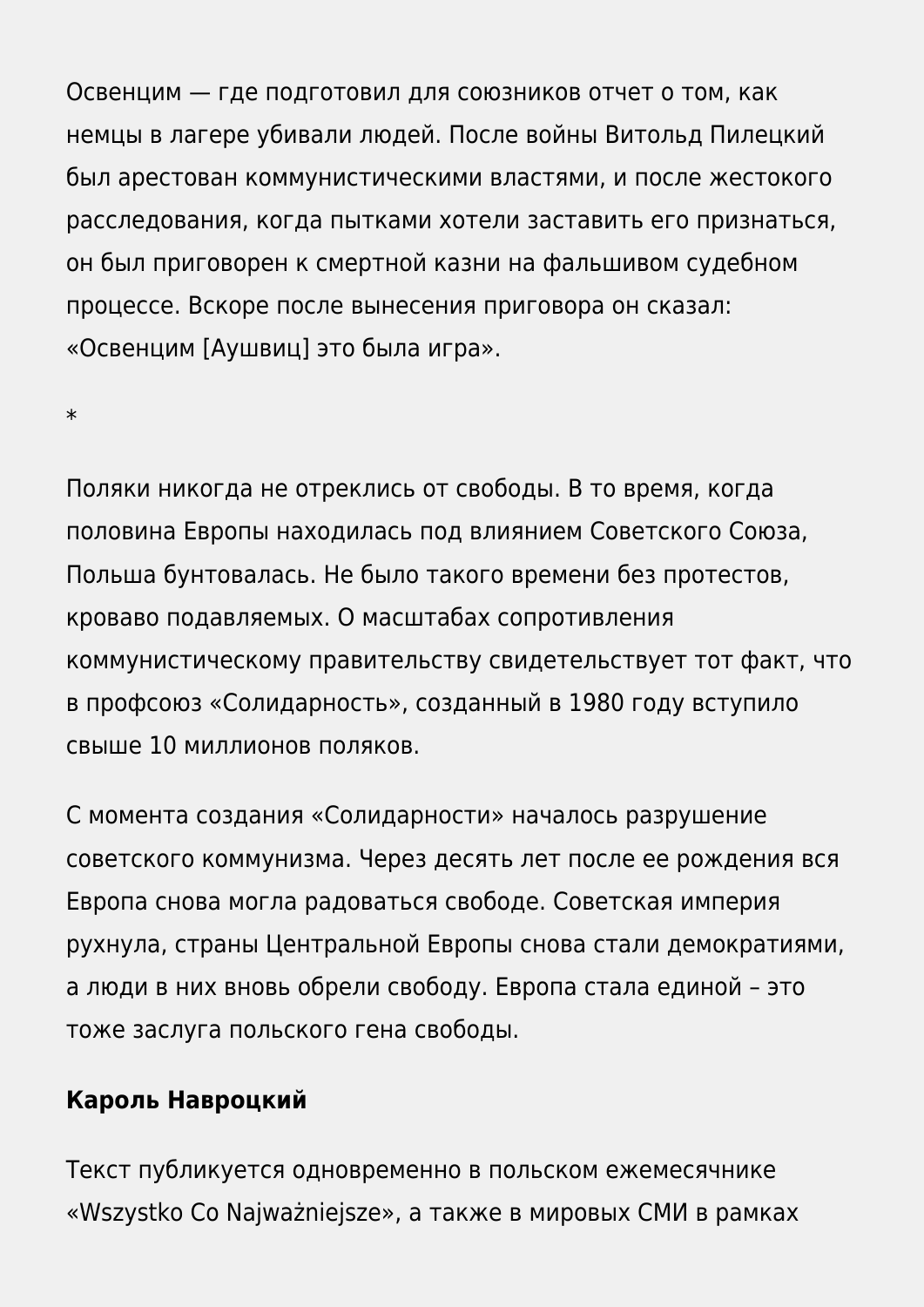проекта «Рассказываем о Польше миру», осуществляемого Институтом новых СМИ совместно с Институтом национальной памяти Польши, Министерством иностранных дел Польши и Польским агентством печати.

### **Karol Nawrocki**

# **Karol Nawrocki, Prezes Instytutu Pamięci Narodowej**

Polska. Jej drugie imię to Historia Chcemy, abyście poznali niezwykłą historię Polski, bo Polska jest nie tylko jednym z najbardziej doświadczonych historią państw na świecie, ale czerpie z tego siłę do walki o najbardziej uniwersalną ludzką wartość – wolność.

Druga wojna światowa zaczęła się w Polsce. To wiedzą niemal wszyscy, ale dla wielu ludzi na świecie zaskoczeniem może być fakt, że nie tylko Niemcy zaatakowali Polskę. 17 września 1939 r. polską granicę przekroczyły również wojska Związku Sowieckiego, zagarniając niemal połowę naszego państwa. Była to realizacja tajnego porozumienia podpisanego 23 sierpnia 1939 r. między nazistowskimi Niemcami i bolszewicką Rosją. Ten dzień właśnie został przez Parlament Europejski ogłoszony Europejskim Dniem Pamięci Ofiar Reżimów Totalitarnych.

\* \* \*

Polska była kiedyś jednym z najpotężniejszych państw Europy. Wypracowała niezwykłe w tamtych czasach zasady demokracji ograniczającej władzę królów. Przedstawiciele Polski jeszcze w wiekach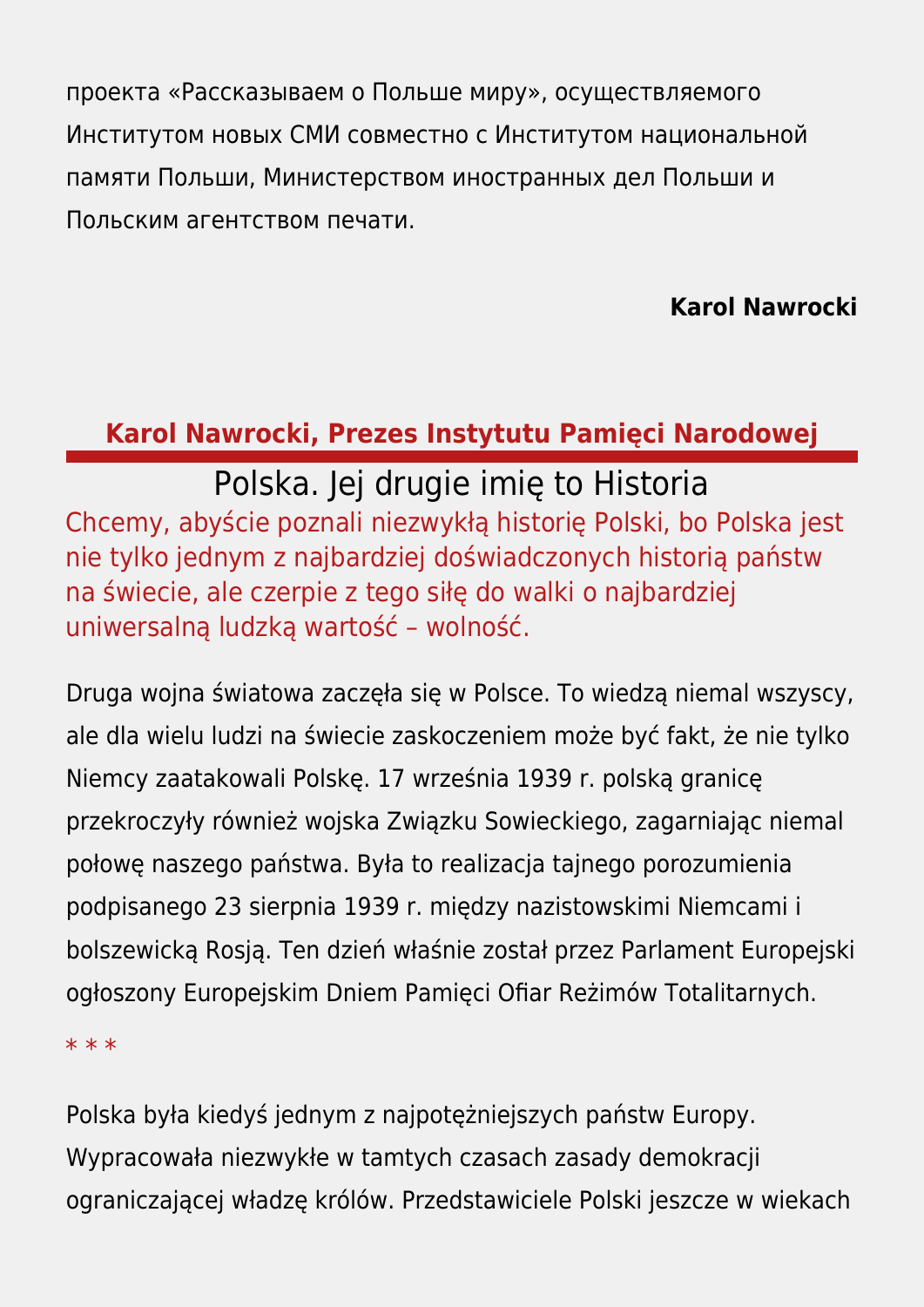średnich formułowali "polską szkołę prawa narodów" – wyrzekania się agresji i wojen wobec państw pogańskich. Polska praktykowała niezwykłą tolerancję i to dzięki niej do polskiego królestwa przyjeżdżali lub uciekali przed prześladowaniami uczeni z całej Europy. Była ostoją diaspory żydowskiej, która od wieków średnich wypychana była z zachodniej Europy.

W XVIII wieku Polska rozdarta została między Rosję, Prusy i Austrię, straciła niepodległość na 123 lata. Zaborcy krwawo tłumili powstania, niszczyli polską kulturę, dzieci uczyły się w obcych językach. Ale po upływie życia pięciu pokoleń, w 1918 roku, zaledwie w kilka miesięcy odbudowaliśmy państwo, wystawiając przy tym ochotniczą armię, która w 1920 r. uratowała Europę przed najazdem bolszewickiej Rosji, chcącej zaprowadzić na Starym Kontynencie komunistyczny porządek. 101 lat po tej bitwie, nazwanej osiemnastą najważniejszą bitwą w dziejach świata, trzeba przypomnieć, że Polska dokonała czynu, który nie wynikał ani z jej ówczesnej mocy gospodarczej, ani militarnej. Decydujący był swoisty gen wolności, który noszą w sobie Polacy.

#### \* \* \*

Po 1920 roku Polska zbudowała solidną gospodarkę i mocne państwo, ale zdołała wychować tylko jedno pokolenie Polaków urodzonych w wolnym kraju. W 1939 r. w Polsce padły pierwsze strzały II wojny światowej i dwa totalitaryzmy po raz kolejny zabrały nam wolność. Tym razem chcąc jednocześnie fizycznie unicestwić naród.

W czasie wojny zginęło około 6 000 000 Polaków, z tego ponad 3 000 000 to obywatele polscy pochodzenia żydowskiego. To na ziemiach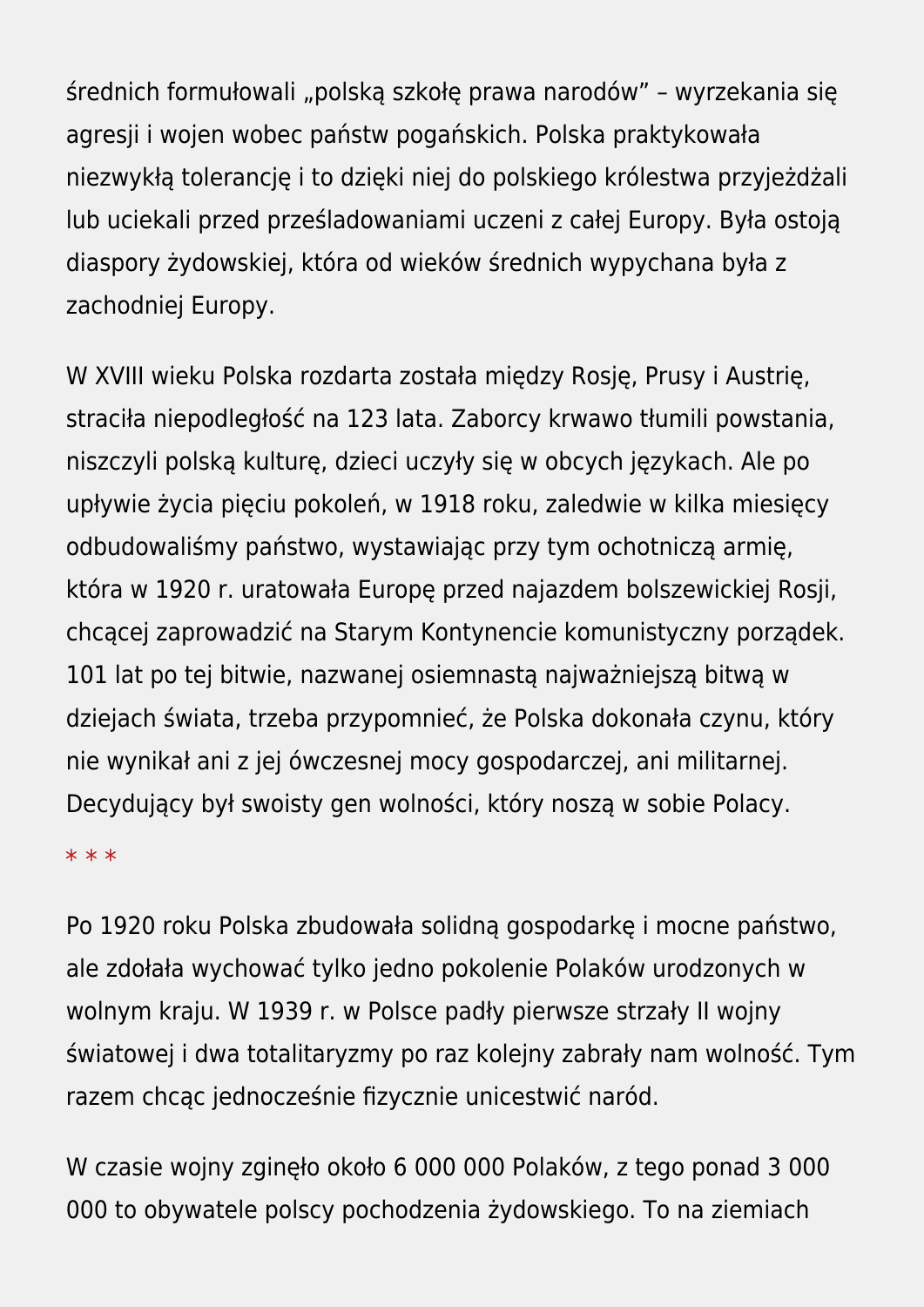polskich Niemcy dokonali Holokaustu. Planowo mordowano polskie elity. Spacyfikowano, zabijając mieszkańców i niszcząc zabudowania, ponad 800 polskich wsi. To dla Polaków Niemcy budowali największą fabrykę śmierci – Auschwitz-Birkenau. Sowieckie państwo, które zajęło prawie połowę Polski, zamordowało ponad 20 000 polskich oficerów. Setki tysięcy polskich obywateli wywieziono w głąb Rosji, gdzie umierali z głodu i w następstwie niewolniczej pracy. Zniszczono doszczętnie gospodarkę, rolnictwo, podcięto biologiczny byt narodu.

#### \* \* \*

Mimo to od pierwszego dnia wojny Polacy bili się na wszystkich frontach II wojny światowej, a polscy żołnierze stanowili najliczniejszą armię po armiach USA, Związku Sowieckiego, Wielkiej Brytanii i Francji. Polacy przekazali Francuzom i Anglikom rozpracowane maszyny szyfrujące Enigma, które zmieniały przebieg wojny na korzyść aliantów, polscy inżynierowie wynaleźli dla aliantów wykrywacz min i radiotelefon walkie-talkie.

W Polakach wciąż tkwił gen wolności, każący bić się z Niemcami w Afryce, we Włoszech, Francji, Anglii. Na ziemi, w powietrzu i na morzu. Polacy dokonywali niezwykłych czynów pod okupacją niemiecką – w Polsce jako jedynym państwie zajętym przez Niemców groziła kara śmierci za pomoc Żydom. Pracownica społeczna Irena Sendlerowa przyczyniła się do uratowania prawie 2000 żydowskich dzieci. Siostra Matylda Getter w zakonnych sierocińcach ukrywała kilkaset dzieci wyprowadzonych z gett.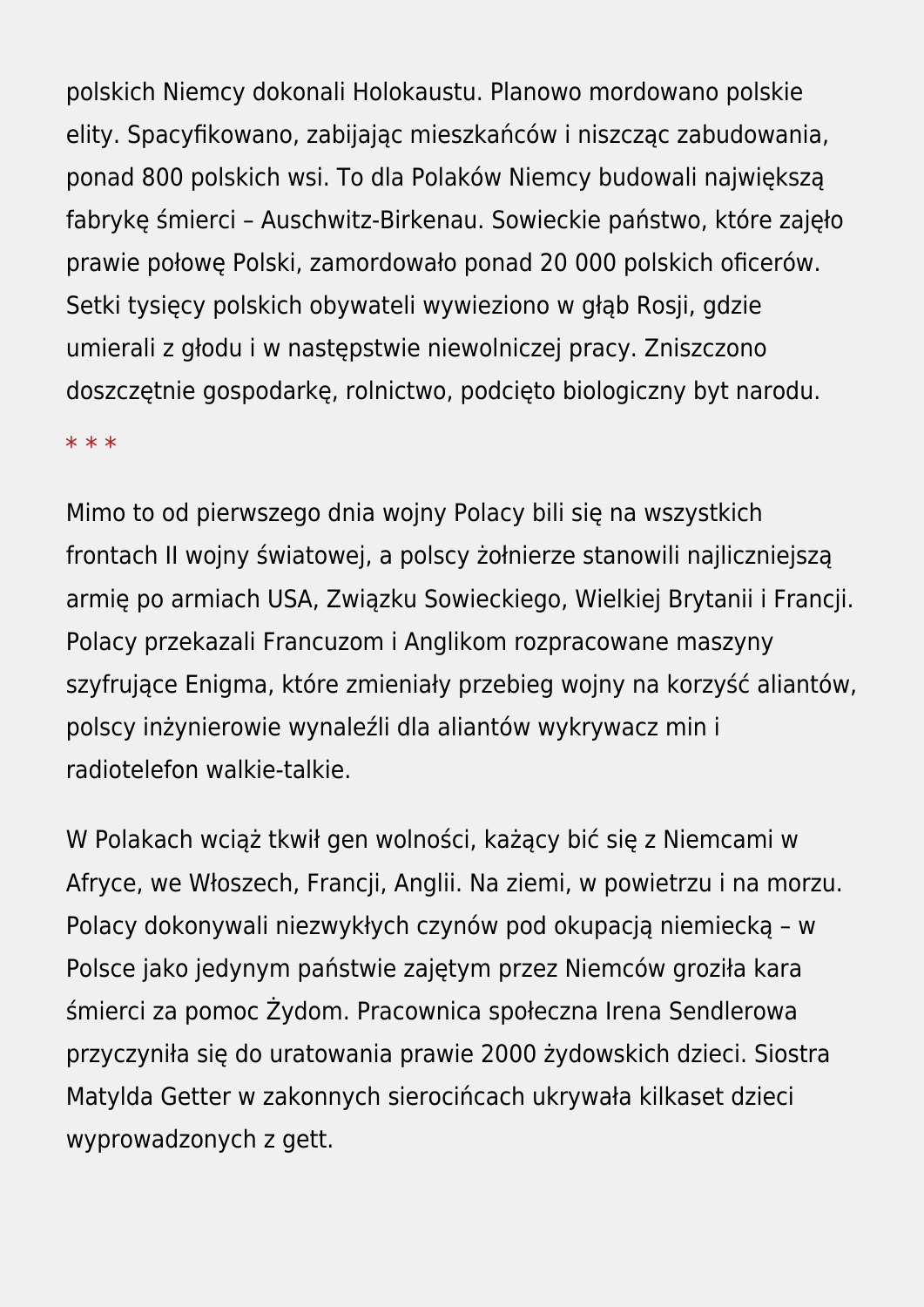\* \* \*

I na progu wolności Polska została oddana przez wielkie mocarstwa we władanie Związkowi Sowieckiemu i ustanowionemu przez niego komunistycznemu rządowi. Wraz z frontem do naszego kraju wchodziły sowieckie jednostki specjalne, dokonując aresztowań i masowych mordów na ludziach, którzy przez pięć lat walczyli o wolność. Kiedy Zachód świętował odzyskaną wolność, Polakom po raz kolejny zabierała ją Sowiecka Rosja.

Znamienny jest przykład Witolda Pileckiego, jednego z największych polskich bohaterów czasów wojny, człowieka, który jest światowym symbolem walki z totalitaryzmami. Jako młody człowiek walczył przeciwko Sowietom w wojnie 1920 roku. Po 1939 roku został uczestnikiem konspiracji. Przedostał się do piekła na ziemi – Auschwitz – gdzie zorganizował obozową konspirację i sporządził dla aliantów raport o tym, jak Niemcy mordują tam ludzi. Po wojnie aresztowały go komunistyczne władze i po okrutnym śledztwie, kiedy torturami chciano wymusić na nim zeznania, w sfingowanym procesie został skazany na śmierć. Tuż po usłyszeniu wyroku powiedział: "Oświęcim [Auschwitz] to była igraszka".

#### \* \* \*

Polacy nigdy nie wyrzekli się wolności. W czasach, gdy połowa Europy pozostawała pod wpływem Związku Sowieckiego, Polska się buntowała. Nie było dekady bez protestu, najczęściej krwawo stłumionego, a o skali odrzucenia komunistycznej władzy świadczy fakt, że do powstałego w 1980 roku związku zawodowego "Solidarność" zapisało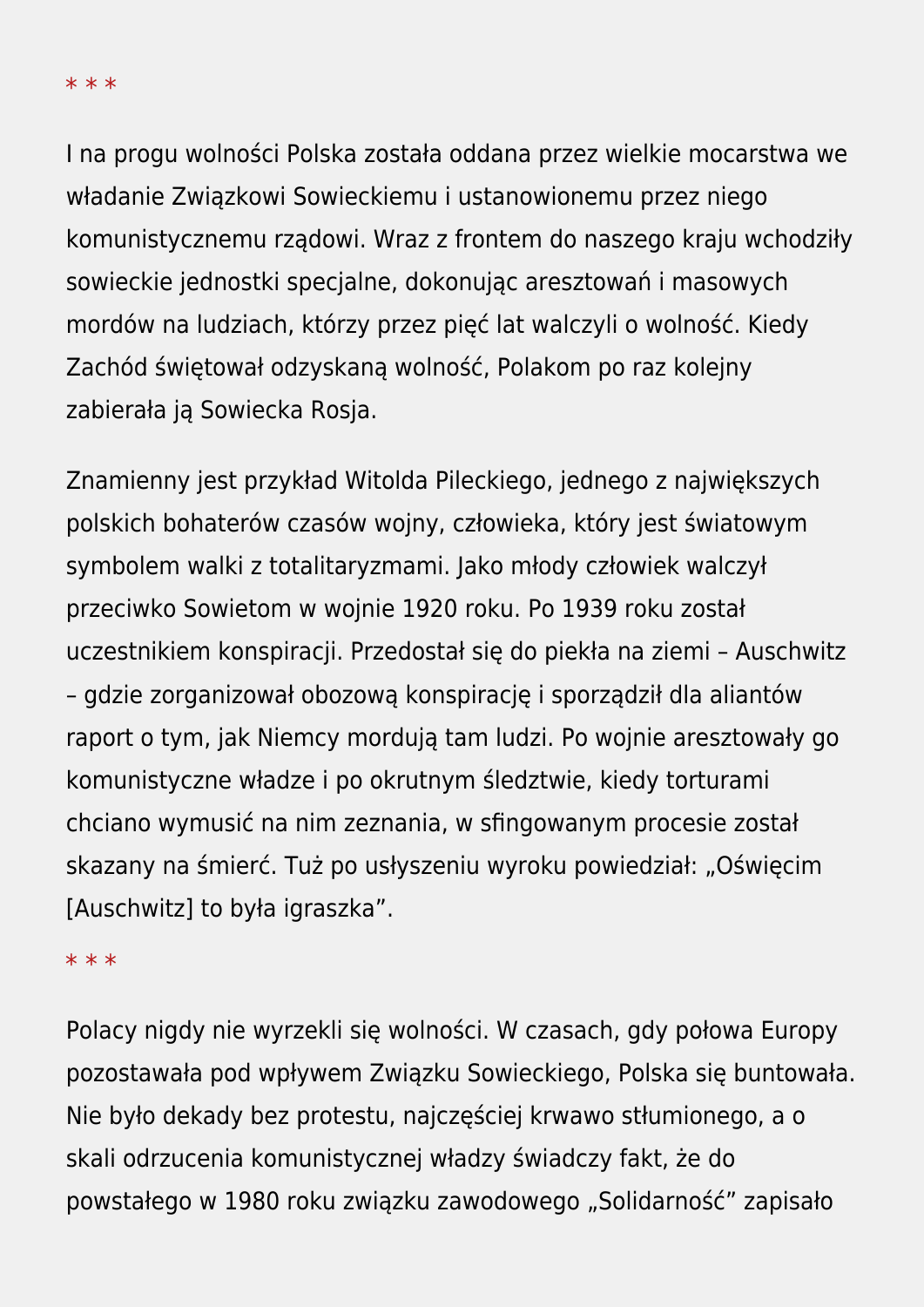się 10 milionów Polaków.

Od powstania "Solidarności" zaczęła się erozja sowieckiego komunizmu. Po dziesięciu latach od jej narodzin cała Europa znów mogła cieszyć się wolnością. Rozpadło się imperium sowieckie, państwa Europy Środkowej znów stały się demokracjami, a ludzie w nich odzyskali wolność. Europa stała się jednością – to również zasługa polskiego genu wolności.

\* \* \*

Polski Instytut Pamięci Narodowej chce opowiadać światu o Polsce i Polakach, abyśmy z historii czerpali doświadczenie, mądrość i odpowiedzialność. Także w polityce globalnej.

**dr Karol Nawrocki**

# Opcje strony

- **[Print](https://ipn.gov.pl/javascript:winopen() [this page](https://ipn.gov.pl/javascript:winopen()**
- [Generate PDF](https://ipn.gov.pl/en/news/8890,We-Are-Telling-the-World-About-Poland-Poland-Her-middle-name-is-History.pdf) [of this page](https://ipn.gov.pl/en/news/8890,We-Are-Telling-the-World-About-Poland-Poland-Her-middle-name-is-History.pdf)
- [Notify](https://ipn.gov.pl/en/powiadom/8890,dok.html?poz=news&drukuj=window) [about this page](https://ipn.gov.pl/en/powiadom/8890,dok.html?poz=news&drukuj=window)
- Share this article